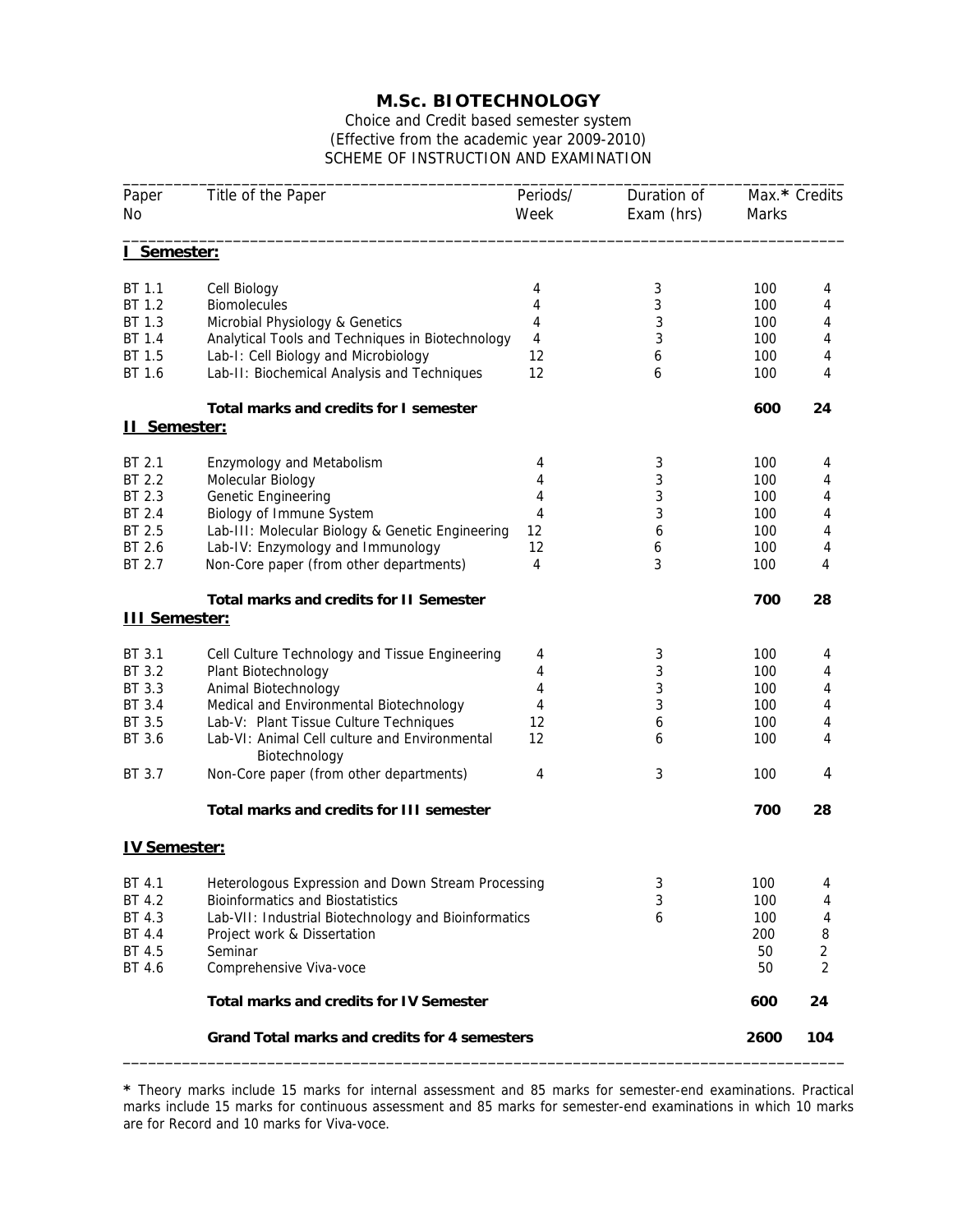# **M.Sc., (Previous) BIOTECHNOLOGY**

## **I SEMESTER**

## **BT 1.1: CELL BIOLOGY**

### **UNIT-I**

Structure of typical bacterial, plant and animal cells and functions of cell organelles. Mechanism of cell division. Cell cycle – Molecular events including cell cycle check points and Cdk – cyclin complexes and their role in cell cycle regulation. Ultra structure of plasmamembrane - Components and membrane asymmetry. Transport processes - active transport, ionophores and ion channels. Exo and endocytosis. Phago and pinocytosis.

#### **UNIT-II**

General morphology and functions of endoplasmic reticulum. Signal hypothesis. Ribosomes eucaryotic and procaryotic. Ribosomal proteins. Role of Golgi in protein secretion. Lysosomes and peroxisomes. Cytoskelatal elements. Cell – cell interaction.

#### **UNIT-III**

Mitochondria - structure, biogenesis and enzymatic compartmentation. Organization of mitochondrial respiratory chain, mechanism of oxidative of phosphorylation. Ultra structure of the chloroplast. Photosynthesis - photophosphorylation. Carbon dioxide fixation in C-3, C-4 and CAM plants. Photorespiration.

### **UNIT-IV**

Organic evolution: Origin of life. Species concept, population, dones, races, and subspecies. Mechanisms of speciation. Role of isolating mechanisms. Lamarckism, Darwinism, Neo-Darwinism, synthetic theory of evolution. Micro, macro and mega evolution, sequential and divergent evolution. Natural selection.

- 1. Molecular Biology of the Cell by B.Alberts et.al (Garland publications incorporation.).
- 2. Molecular Cell Biology, J. Darnell et. al (Scientific American Books) .
- 3. Cell Biology by N.O.Thorpe (John wiley & sons).
- 4. Organic Evolution by Rastogi.
- 5. Principles of organic evolution by J.L.Stebbins (Prentic Hall).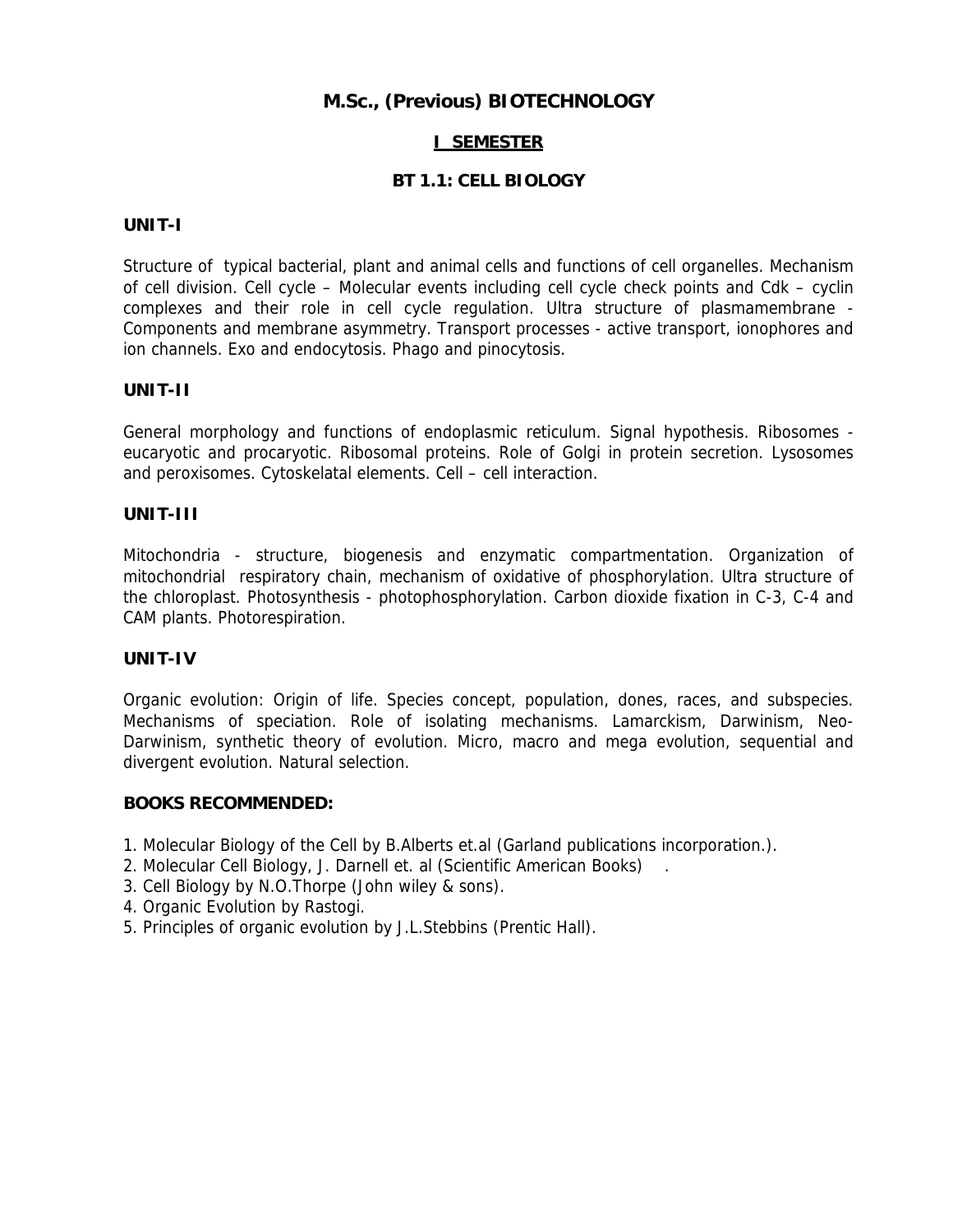## **BT 1.2: BIOMOLECULES**

## **UNIT-I**

Chemical foundations of Biology – pH, pK, acids, bases, buffers, weak bonds and covalent bonds. Classification, structure, properties and biological significance of carbohydrates. Monosaccharides, Disaccharides, and Polysaccharides. Biological role of peptidoglycans, glycosamino glycans and Lectins. Lipids - classification, structure and properties of fatty acids, triglycerides, phospholipids, sphingolipids and cholesterol.

### **UNIT-II**

Amino acids - Classification, structure and physico-chemical properties. Chemical synthesis of peptides – solid phase peptide synthesis. Proteins - classification, purification and criteria of homogeneity. Structural organization, sequence determination and characterization of proteins. Confirmation of proteins – Ramachandran plots. Denaturation of proteins. Hetero cyclic compounds – Heme and Chlorophylls.

### **UNIT-III**

Structure and properties of purines, pyrimidines, nucleosides, and nucleotides. Covalent structure of DNA and different forms of DNA - A,B and Z. DNA super coiling. Types of RNA and covalent structure of t-RNA. Classification, structure and physiological roles of Vitamins.

#### **UNIT-IV**

Hormones- classification and mechanism of action of steroid and protein hormones. Signal transduction cascade by cyclic AMP, Phospho inositate and calcium (Ca<sup>+</sup>), G-proteins, growth factors and membrane receptor tyrosine kinases. Phytohormones and their physiological roles.

- 1. Principles of Biochemistry by A.L.Lehninger, 2 Ed. (worth).
- 2. Biochemistry by L. Stryer 4 Ed. (Freeman-Toppan).
- 3. Text Book of Biochemistry by West et. al., (Mac Millan).
- 4. Principles of Biochemistry by Smith et. al., (Mc Graw Hill).
- 5. Harper's Biochemistry (Langeman).
- 6. Biochemistry by D.Voet and J.G.Voet (John weily).
- 7. Biochemistry by U. Satyanarayana (Books & Allied (P) Ltd).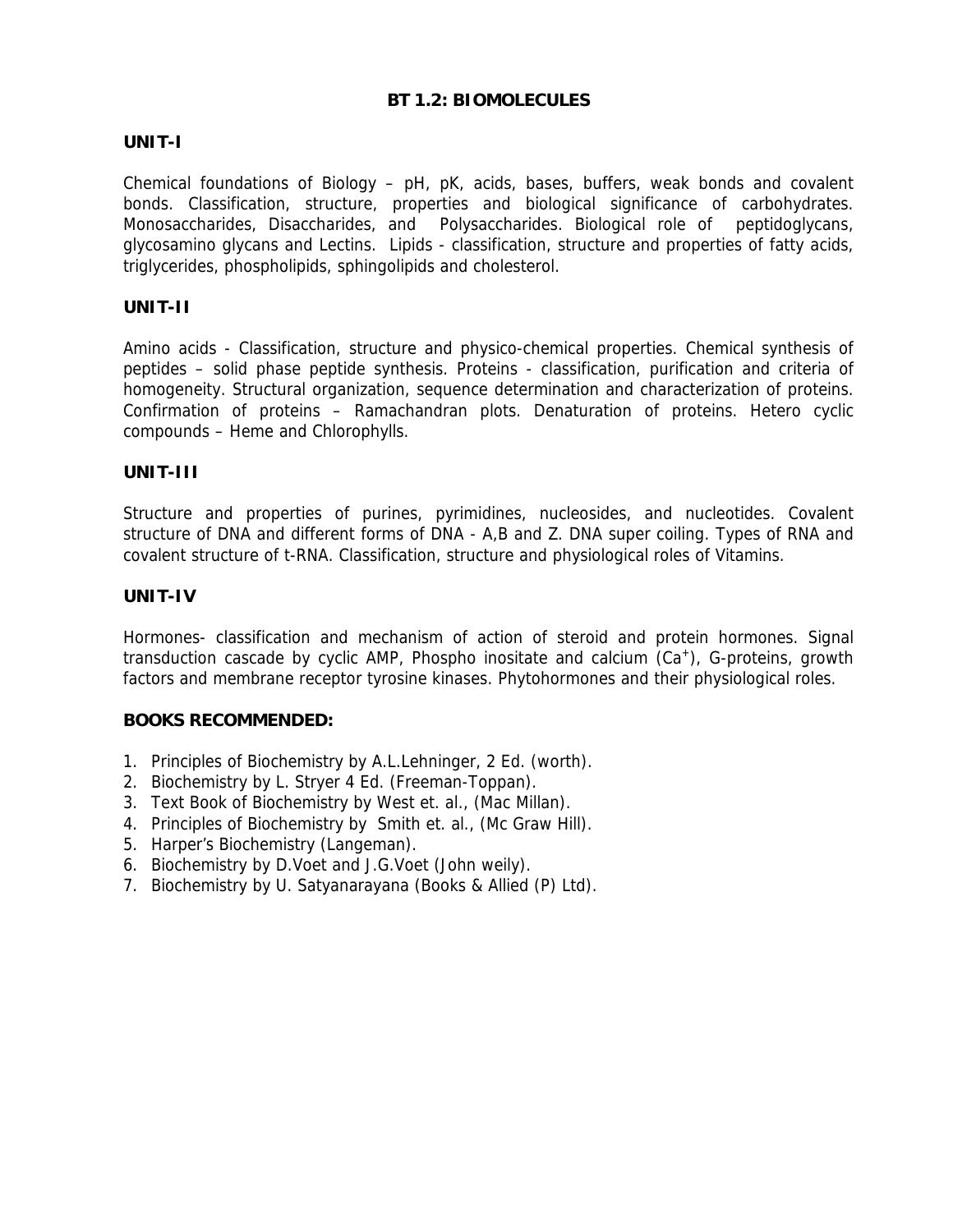## **BT 1.3: MICROBIAL PHYSIOLOGY & GENETICS**

## **UNIT-I**

Classification and cultivation of bacteria. Bacterial reproduction and growth curve. Preparation of bacteriological media. Staining techniques. Differences between gram positive and gram negative bacteria. Methods of sterilization, pasteurization and disinfection. Microbiology of water, milk, air, soil and sewage. Microbes as pathological agents in plant and animals. Clinically important bacteria. Biohazards - safety precautions.

### **UNIT-II**

Chemical nature and classification of bacteriophages. Parasitic and temperate phages. Plant and animal viruses – multiplication of viruses. General characteristics of T Phase, φx174, SV40, TMV. Clinically important viruses, retroviruses, HIV, Hepatitis B Virus and viral infections. General account of algae molds and yeasts. Economic importance of algae and fungi. Clinically significant protozoans.

### **UNIT – III**

Microbial genetics: Recombination in prokaryotes, Transformation, conjugation, transduction and sexduction. Mapping of prokaryotic gene. Transposons, retrotransposons and mechanism of transposition. Viral genetics. Biology of plasmids. Extra chromosomal inheritance.

### **UNIT-IV**

Genetics of Eukaryotes: Gene & Environment, Genotype and phenotype, Mendel's experiments, Dominance relationships. Multiple alleles, Gene Interaction, Gene mutations, Sex determination, Sex linkage, Linkage and recombination in diploids. Tetrad analysis. Elements of gene mapping, Pedigree analysis

- 1. Text book of Microbiology by Pleczar and Reid (Mc Graw Hill).
- 2. Microbiology by Tortora, Funk & Case.
- 3. Microbiology by Prescott.
- 4. Principles of Genetics by Sinnet et.al,., (Mc Graw Hill).
- 5. Principles of Heridity by Robert Tumarin.
- 6. Genetics by M.W.Strick Berger (Mac Millan).
- 7. Cell and Molecular Biology by E,D.P.De Roberties (International edition).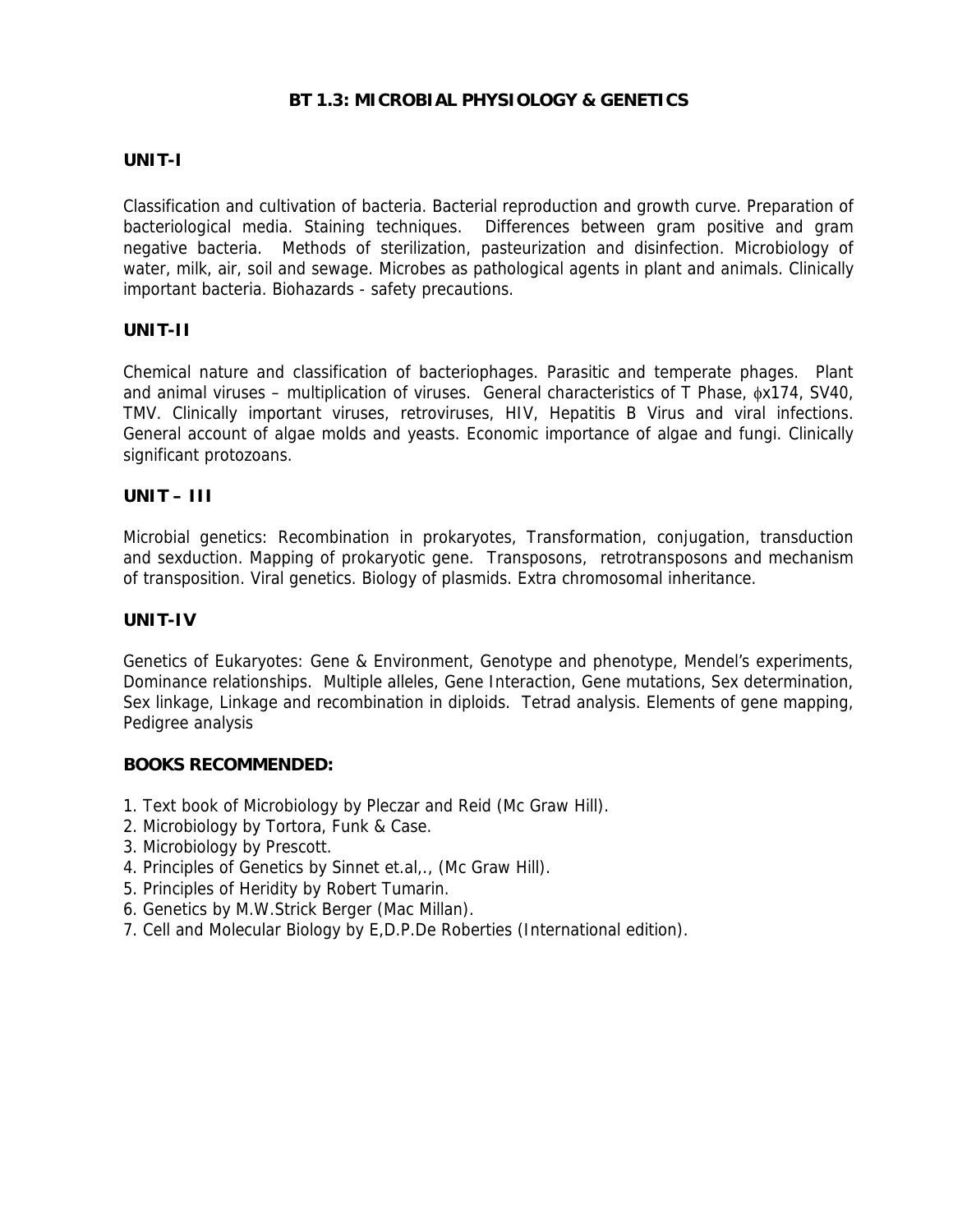## **BT 1.4: ANALYTICAL TOOLS AND TECHNIQUES IN BIOTECHNOLOGY**

## **UNIT-I**

Principles and applications of light, phase contrast, fluorescence, scanning and transmission electron microscopy. Properties of electromagnetic radiations. Principles, instrumentation and applications of UV, visible, infrared, ORD, CD, NMR spectroscopy. Spectrofluorimetry and mass spectrometry, X-ray diffraction. Flow cytometry.

### **UNIT-II**

Principles and applications of gel-filtration, ion-exchange and affinity chromatography. TLC, GLC and HPLC. Basic principles of sedimentation. Applications of preparative and analytical ultra centrifuges. Principles and applications of lyophilization.

## **UNIT-III**

General principles of electrophoretic techniques. Poly Acryl amide Gel Electrophoresis. Isoelectric focusing. Isotachophoresis. 2-D Electrophoresis. Capillary electrophoresis. Agarose gel electrophoresis of DNA and RNA. Blotting techniques. DNA fingerprinting.

### **UNIT-IV**

Stable and radioactive isotopes. Detection and measurement of radioactivity. Applications of radioisotopes in biological sciences. Autoradiography. Non-isotopic tracer techniques. Principles and range of electrochemical techniques. Operation of pH electrodes. Principles and applications of Ion-selective and gas sensing electrodes. Oxygen electrodes.

- 1. Analytical Biochemistry by David J.Holme (Long man).
- 2. A Biologists guide to Principles and techniques of practical Biochemistry. Ed.by.B.D.williams (Edward Arnold).
- 3. Instrumental methods of chemical analysis by G.K.Sharma (Goel).
- 4. Modern experimental Biochemistry by Rodney Boyer (Pearson Education).
- 5. Physical Biochemistry by Frefielder (Freeman & Co).
- 6. Biophysical chemistry principles and techniques by Upadyay, Upadyay and Nath ( Himalaya publishing).
- 7. Instrumental methods of chemical analysis by Chatwal & Anand.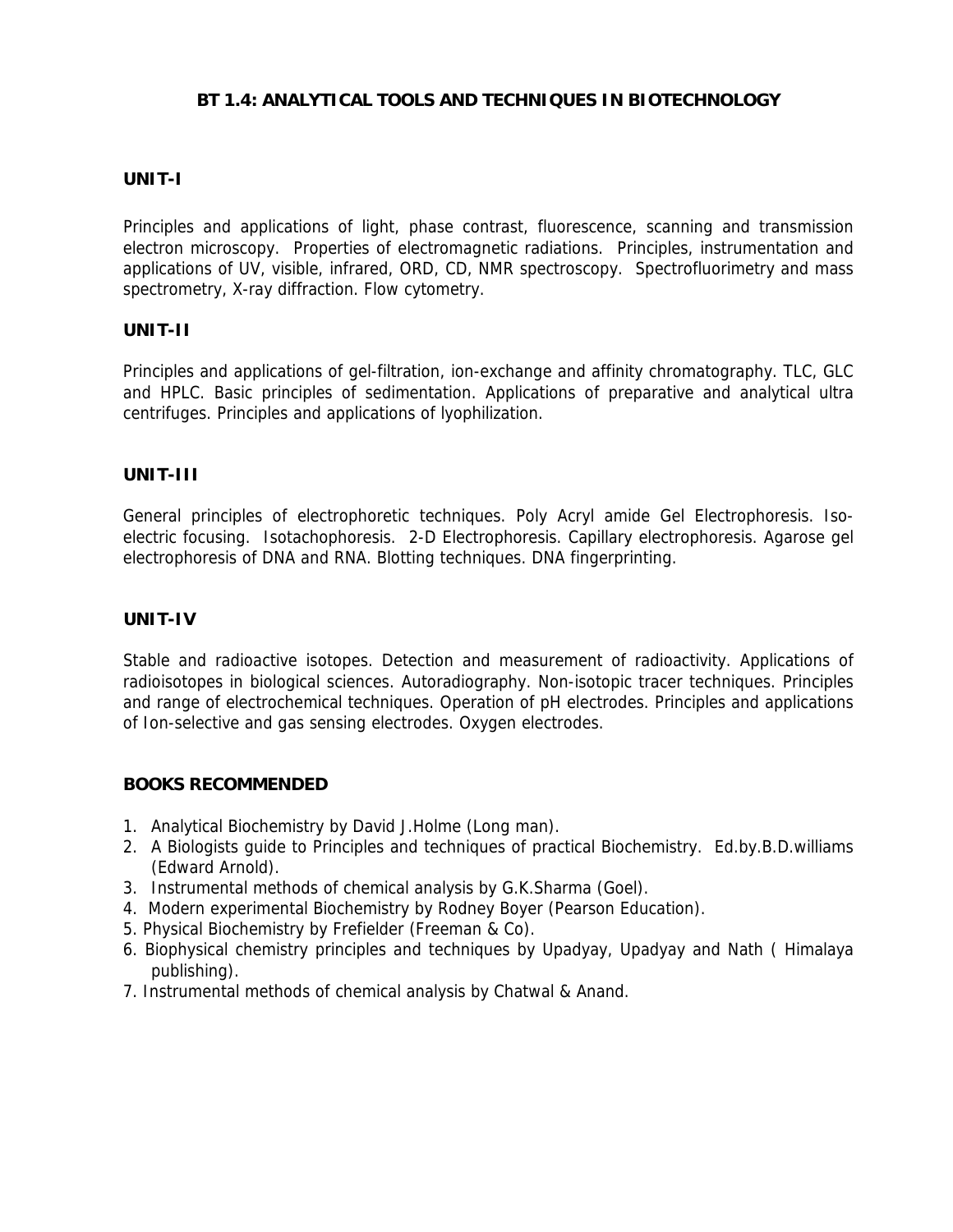## **BT 1.5: LAB - I: CELL BIOLOGY AND MICROBIOLOGY**

- 01. Mitosis in onion root tip cells: All phases (Squash method).
- 02. Meiosis in onion flower buds: All phases including zygotene, diplotene and diakinesis of prophase I (Smear method).
- 03. Preparation of liquid and solid media for growth of microorganisms.
- 04.Slants and Stab cultures, Isolation and maintenance of microorganisms by plating, streaking and serial dilution methods.
- 05. Biochemical characterization of selected microbes.
- 06. Simple staining and Grams staining.
- 07. Acid fast and spore staining.
- 08. Microscopic examination of bacteria, yeast and molds.
- 09. Growth of a microorganism and growth curve.
- 10. Analysis of water for portability and determination of MPN.
- 11. Microbiological examination of milk.
- 12. Oligodynamic action of heavy metals.
- 13. Evaluation of disinfectants by phenol coefficient method.
- 14. Isolation of viruses.
- 15. Examination of thallus structure and reproductive bodies of algae.
- 16. Examination of external features and reproductive organs of fungi.
- 17. Representative species of protozoa.

- 1. Handbook of Microbiological Media by Atlas R.L.
- 2. Manual of Clinical Microbiology by Lennettee E.H.
- 3. Manual of Clinical Microbiology by Murray PR.
- 4. A Laboratory manual of Microbiology: Microbes in action.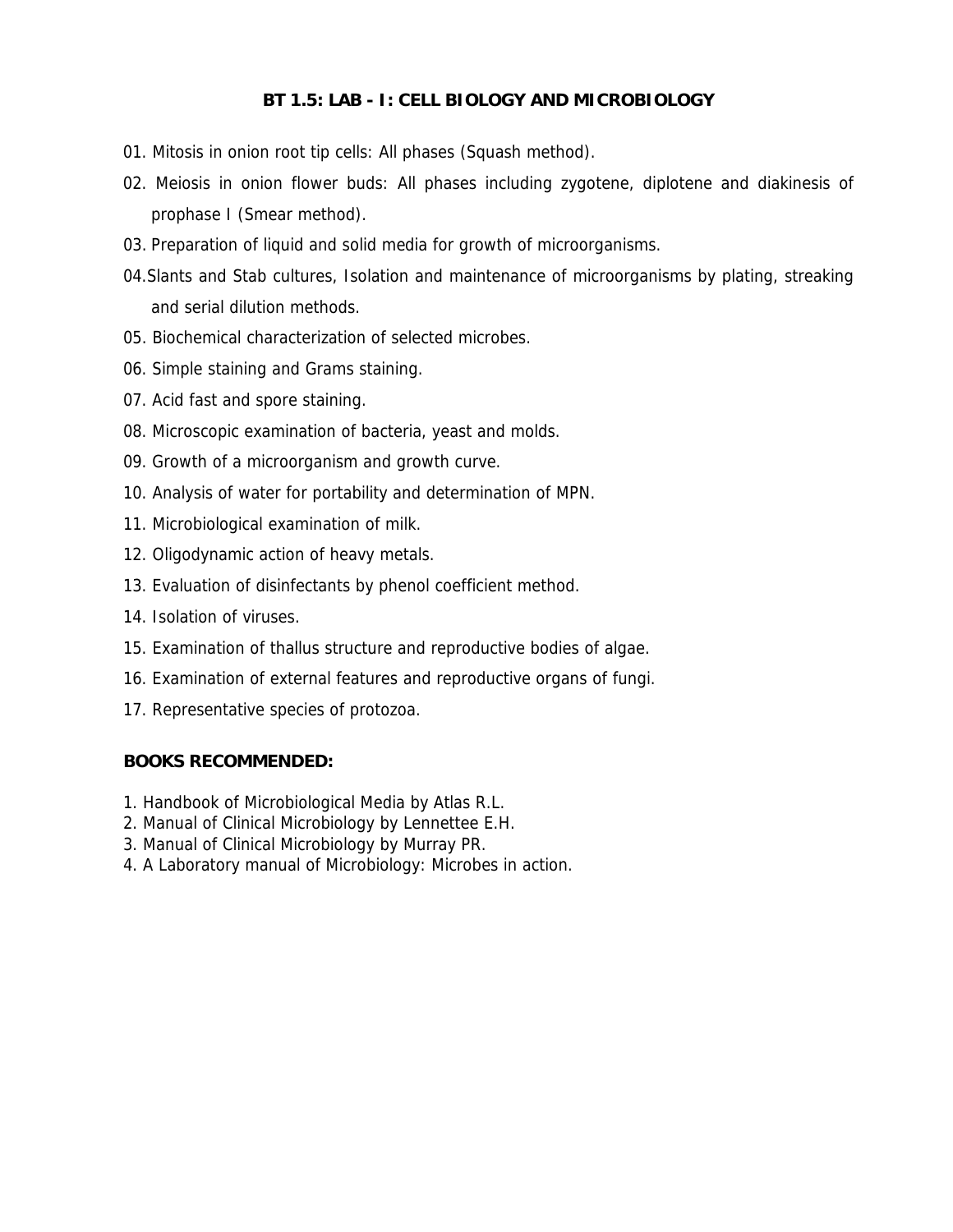# **BT 1.6: LAB-II: BIOCHEMICAL ANALYSIS AND TECHNIQUES**

- 01. Separation of amino acids by paper chromatography.
- 02. Separation of amino acids/ sugars/ lipids by Thin Layer Chromatography.
- 03. Ultra violet absorption spectra of nucleic acids and proteins.
- 04. Determination of molar extinction coefficient of tryptophane / tyrosine.
- 05. Gel filtration of proteins.
- 06. Ion exchange chromatography of amino acids.
- 07. Purification of enzyme by affinity chromatography.
- 08. Subcellular fractionation by differential centrifugation.
- 09. Polyacrylamide gel electrophoresis of proteins.
- 10. Determination of isoelectric point of glycine.
- 11. Estimation of glycine by formal titration.
- 12. Estimation of reducing sugars by Benedict's titrimetric method.
- 13. Estimation of total carbohydrates by anthrone method.
- 14. Estimation of proteins by Lowry and Bradford methods.
- 15. Estimation of ascorbic acid.
- 16. Determination of Iodine value of oils.
- 17. Estimation of cholesterol.

- 01. Hawk's physiological chemistry Ed. by Oser (Mc Graw Hill).
- 02. Biochemical methods By Sadasivam and Manikam (Wiley Eastern limited).
- 03. An introduction to practical biochemistry by D.T.Plummer (Mc Graw Hill).
- 04. Laboratory manual in Biochemistry by J.Jayaraman (Wilety Eastern limited).
- 05. Biochemistry a laboratory courses by J.M.Beckar (Academic Press).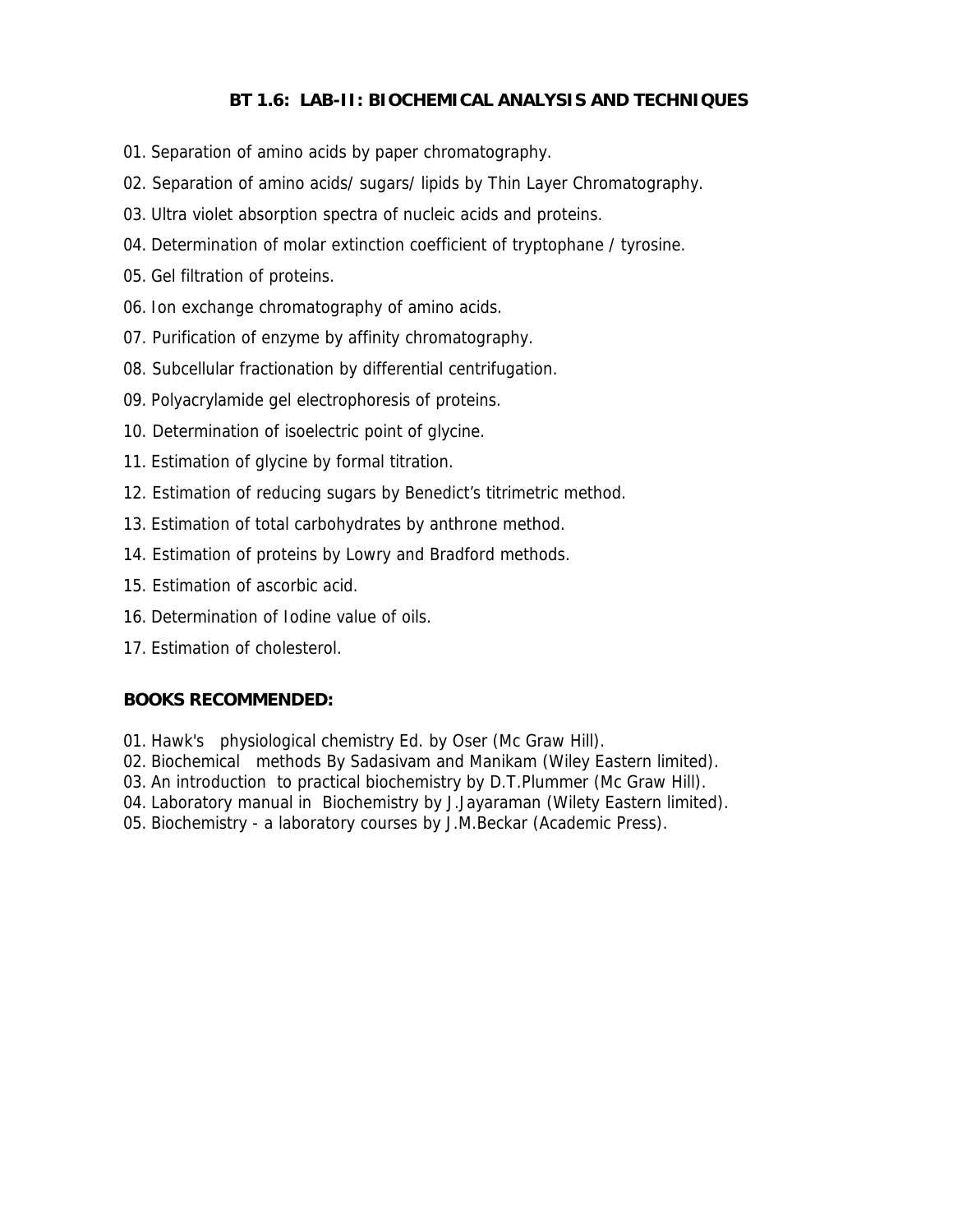## **M.Sc., (Previous) BIOTECHNOLOGY**

## **II SEMESTER**

## **BT 2.1: ENZYMOLOGY & METABOLISM**

## **UNIT – I**

Classification and Nomenclature of Enzymes. Enzyme kinetics. Factors affecting the rates of enzyme catalysed reactions. Assay of enzyme activity – units of enzyme activity. Multisubstrate reactions. Enzyme – substrate (protein ligand) binding. Methods for measurement of km. Coenzymes, metalloenzymes, and isoenzymes with examples.

### **UNIT-II**

Active site determination. Mechanism of enzyme action of Chymotrypsin & Trypsin, carboxy peptidase-A and ribonuclease A. Multienzyme systems. Covalent modification. Zymogen activation. Enzyme inhibition – Competitive, non-competitive and uncompetitive. Allosteric enzymes, Ribozymes and catalytic antibodies.

## **UNIT – III**

Glycolysis, Glycogenolysis, glycogenesis, gluconeogenesis, HMP shunt path way and their regulation. Tricarboxylic acid (TCA) cycle, Glyoxylate cycle and its significance. Biosynthesis and oxidation of fatty acids. Metabolism of cholesterol. Ketone bodies. Biosynthesis of Heme and chlorophylls.

### **UNIT – IV**

Protein turnover. General metabolic reactions of amino acids. Urea cycle. Nitrogen fixation. Essential and non-essential amino acids. Biosynthesis and degradation of aromatic and branched chain aminoacids. Inborn errors of amino acid metabolism. Biosynthesis of purine and pyrimidine nucleotides and their regulation. Catabolism of purines and pyrimidines.

- 01. Principles of Biochemistry by A.L.Lehninger, 2 Ed. (worth).
- 02. Lehninger Principles of Biochemistry by Nelson, D and Cox, D. Macmillon Pub.
- 03. Biochemistry by L.Stryer 5 Ed. (Freeman-Toppan).
- 04. Text Book of Biochemistry by West et. al., (Mac Millan).
- 05. Principles of Biochemistry by Smith et. al., (Mc Graw Hill).
- 06. Harper's Biochemistry (Langeman).
- 07. Biochemistry by D.Voet and J.G.Voet (John weily).
- 08. Enzymes by Palmer (East).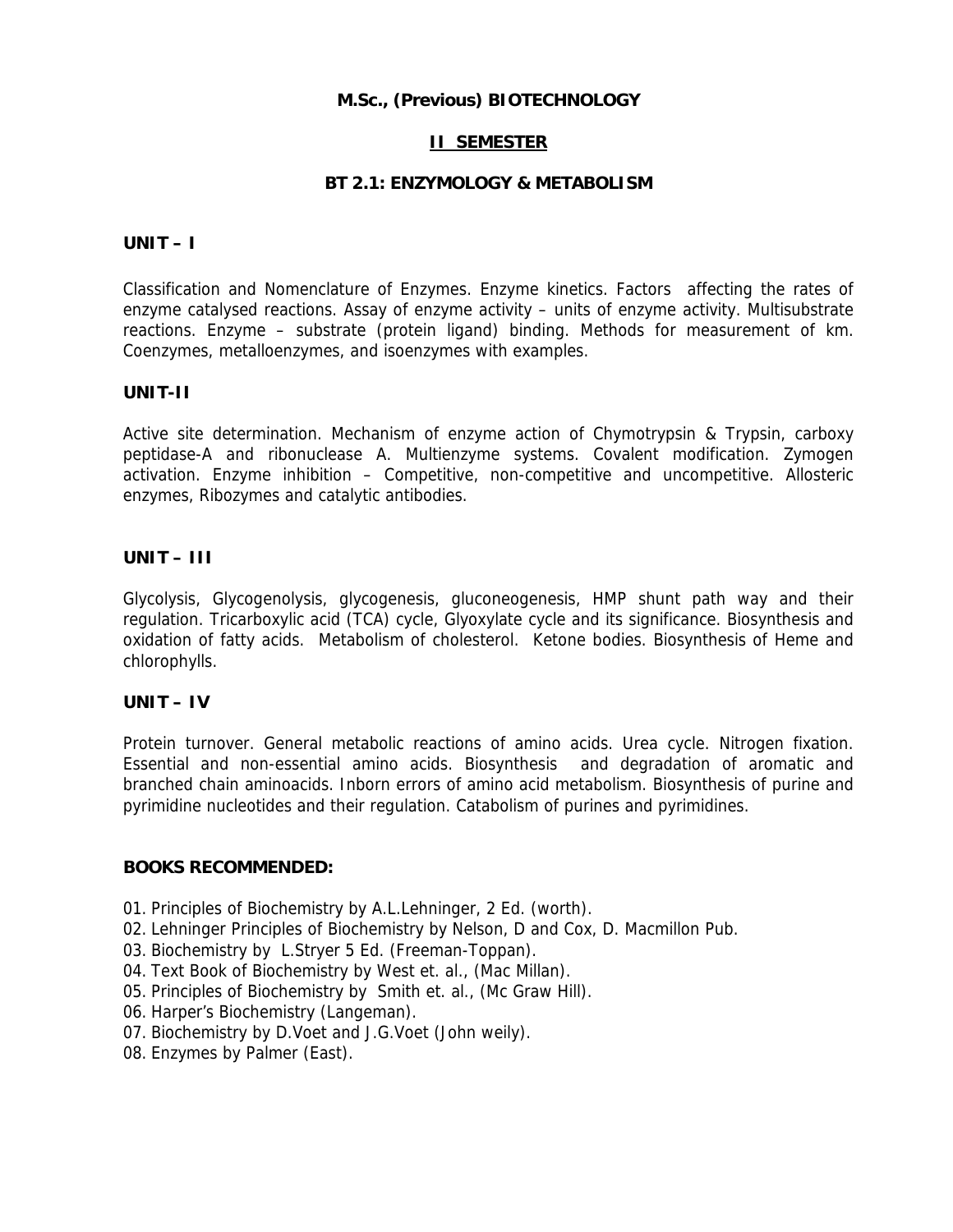## **BT 2.2: MOLECULAR BIOLOGY**

# **UNIT – I**

Organization of genetic material - Packing of DNA in to chromatin - protein components of chromatin, histones, nucleosome organization. Solenoids loops, domains & scaffolds. Gene amplification, polytene chromosomes. DNA replication – apparatus, enzymes involved and mechanism. Replication at telomeres. DNA damage and repair mechanism. Nuclear genome.C - value paradox. Mitochondrial & plastid genomes and genes. Fine structure of the eukaryotic gene. Split genes. Different kinds of genes: overlapping, assembled, polyprotein & nested genes.

## **UNIT – II**

Transcription in prokaryotes and eukaryotes. Mechanism of transcription, enzymes and transcription factors, zinc finger, leucine zipper mechanism. Maturation and processing of m-RNA, splicing, 5' end capping & 3' end tailing. RNA editing and transport. RNAi and small RNAs.

### **UNIT – III**

Translation in prokaryotes and eukaryotes: Genetic code - properties of the genetic code, deciphering of the genetic code. Ribosome as a translation factory. t - RNA as an adaptor, its mode of function. Post translational modifications. Leader sequences & protein targeting.

## **UNIT – IV**

Regulation of gene expression in prokaryotes - The operon concept, lac & tryp operons. Transcriptional control. Post translational control. Regulation in eukaryotes - Control by promoter, enhancer and silencers. Cis-trans elements. Environmental & developmental regulation. DNA methylation & gene expression. Chromatin structure & gene expression.

- 01. Biochemistry by L.Stryer 5 Ed. (Freeman-Toppan)
- 02. Genes VIII by B.Lewin (Oxford)
- 03. Cell and Molecular Biology by E,D.P.De Roberties (International edition)
- 04. Molecular Biology by David Frefielder.
- 05. DNA Science by Carolina Publishing Company.
- 06. Molecular Biology of the Gene by J.D.Watson et. al.,(Benjamin).
- 07. RNAi-Design and application by Basic (Springer).
- 08. Small RNAs-Analysis and Regulatory functions by Nellen (Springer).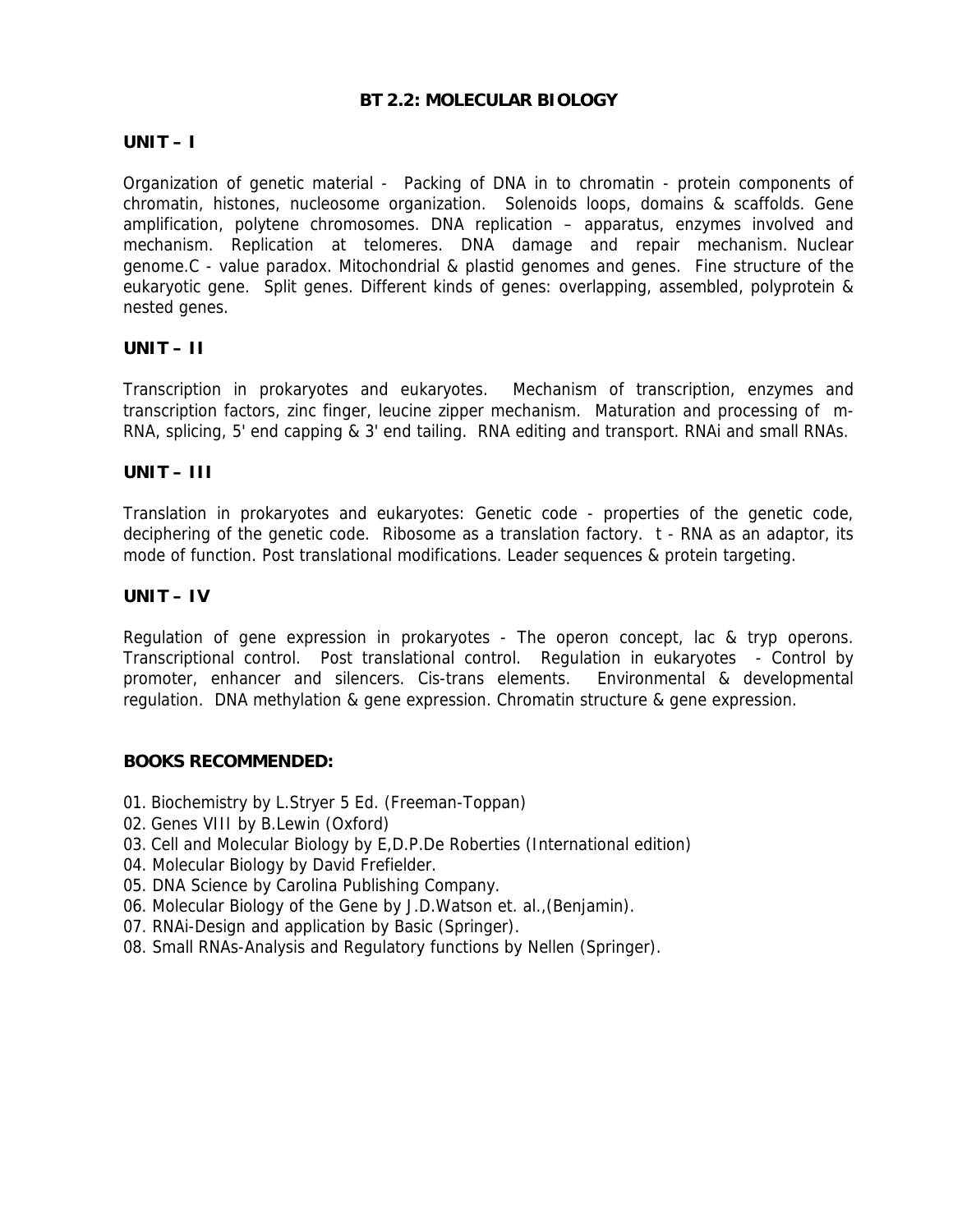## **BT 2.3: GENETIC ENGINEERING**

## **UNIT-I**

Isolation of DNA and RNA. Restriction mapping, DNA sequencing by chemical and enzymatic methods. Nucleic acid blotting – southern and northern blotting. DNA cloning. Enzymes used in genetic engineering : Restriction endonucleases - types, nomenclature and properties. DNA polymerase-I, polynucleotide kinase, DNA ligase, terminal nucleotide transferase, Reverse transcriptase, alkaline phosphatase,  $S_1$  nuclease.

### **UNIT-II**

Salient features of cloning vectors, types of cloning vectors - plasmids, cosmids, phages (lamda and M13 phages), animal (SV40, Baculo) and plant (CMV) viruses, Artificial chromosomes - YACs and MACs. Ligation of foreign DNA to vectors - cohesive and blunt end methods homopolymer tailing and adaptors. Preparation of gene libraries and c-DNA libraries .

### **UNIT – III**

Techniques of gene transfer - transformation , transfection, micro injection, electroporation, lipofection and biolistics. Selection of r-DNA clones and their expression. Nucleic acid probes, colony and fluorescent in-situ hybridization.

## **UNIT – IV**

Polymerase Chain Reaction and its applications. DNA micro array technology. Applications of genetic engineering in agriculture, animal husbandry, medicine and in industry. Genomics – genome sequencing by shot gun and hierarchical method. Genome annotation – identification of genes, promoters and exon – intron boundries

- 01. Recombinant DNA technology by Watson et. al., (Scientific American Books).
- 02. Genes-VIII by Benjamin Lewin.(Oxford).
- 03. Principles of Gene Manipulation by Old and Primrose.(Blackwell).
- 04. DNA Science by Carolina Publishing Company.
- 05. From genes to clones by Winneker.
- 06. From genes to genomes concepts and applications of DNA technology by Jeremy W dale and Malcolm von Scrantz, Weil publications
- 07. Molecular Biotechnology by Glick.
- 08. Genetic Engineering by Sandhya Mitra.
- 09. Genomes by T.A. Brown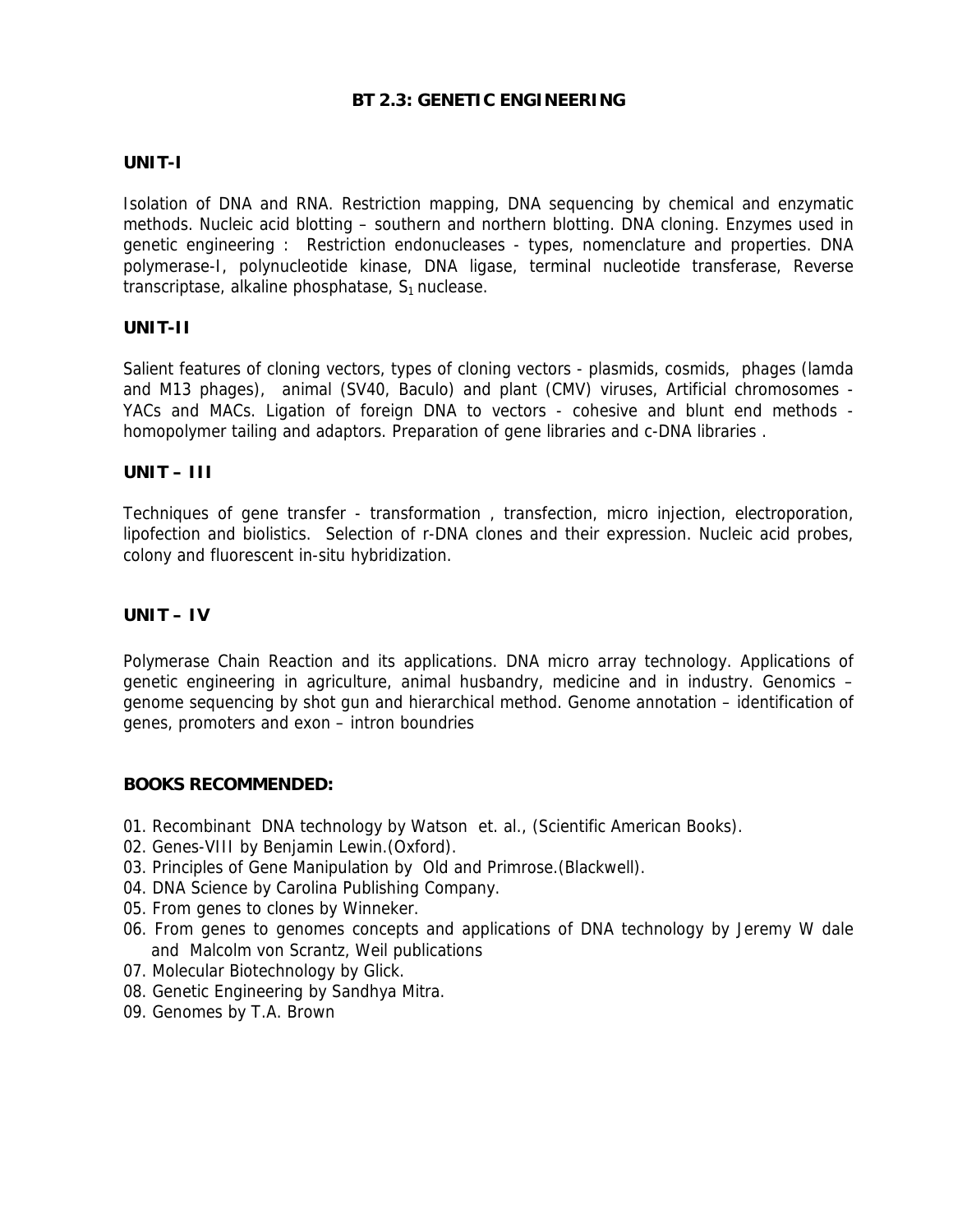### **BT 2.4: BIOLOGY OF IMMUNE SYSTEM**

## **UNIT-I**

Types of immunity – innate, acquired, passive and active. Organisation and structure of lymphoid organs – bone marrow, thymus, spleen and lymphnodes. Cells of the immune system – B-Lymphocytes, T-Lymphocytes. T-cell receptor – structure and function. Macrophages. Types of cell mediated immunity and lymphokine activatd killer cells. Clonal nature of immune response, Immunological memory. Immuno regulation. Adjuvants and immunological tolerance.

### **UNIT-II**

Nature of antigens and antibodies. Structure and function of antibodies. Isotypes, Allotypes and Idiotypes. Antigen – antibody interactions. The generation of antibody diversity, antigen receptors on B & T lymphocytes. Major Histocompatibility Complex (MHC). Human leukocyte antigens (HLA), MHC restriction and typing. Lymphokines, effector cell mechanisms, genetic control of immune response. Complement system.

### **UNIT-III**

Immunological techniques - ELISA, RIA, Western Blot, Immunoblot and Immuno fluorescent techniques. FACS. Hybridoma technology - production and applications of monoclonal antibodies. Antibody engineering, chimeric antibodies.

### **UNIT-IV**

Hypersensitivity - types of hypersensitivity - immediate and delayed hypersensitivity, autoimmune diseases, transplantation and immunity, immunity to infectious agents. Vaccines and Vaccination, types of vaccines including new generation vaccines. Tumor immunology.

- 01. Essentials of Immunology by Roit (ELBS).
- 02. Immunology by Roit et.al (Harper Row).
- 03. Text book of Immunology by S.T,Barrot (Mosby).
- 04. Immunology by Kubay.
- 05. Principles of Microbiology and Immunology by Davis et.al., (Harper).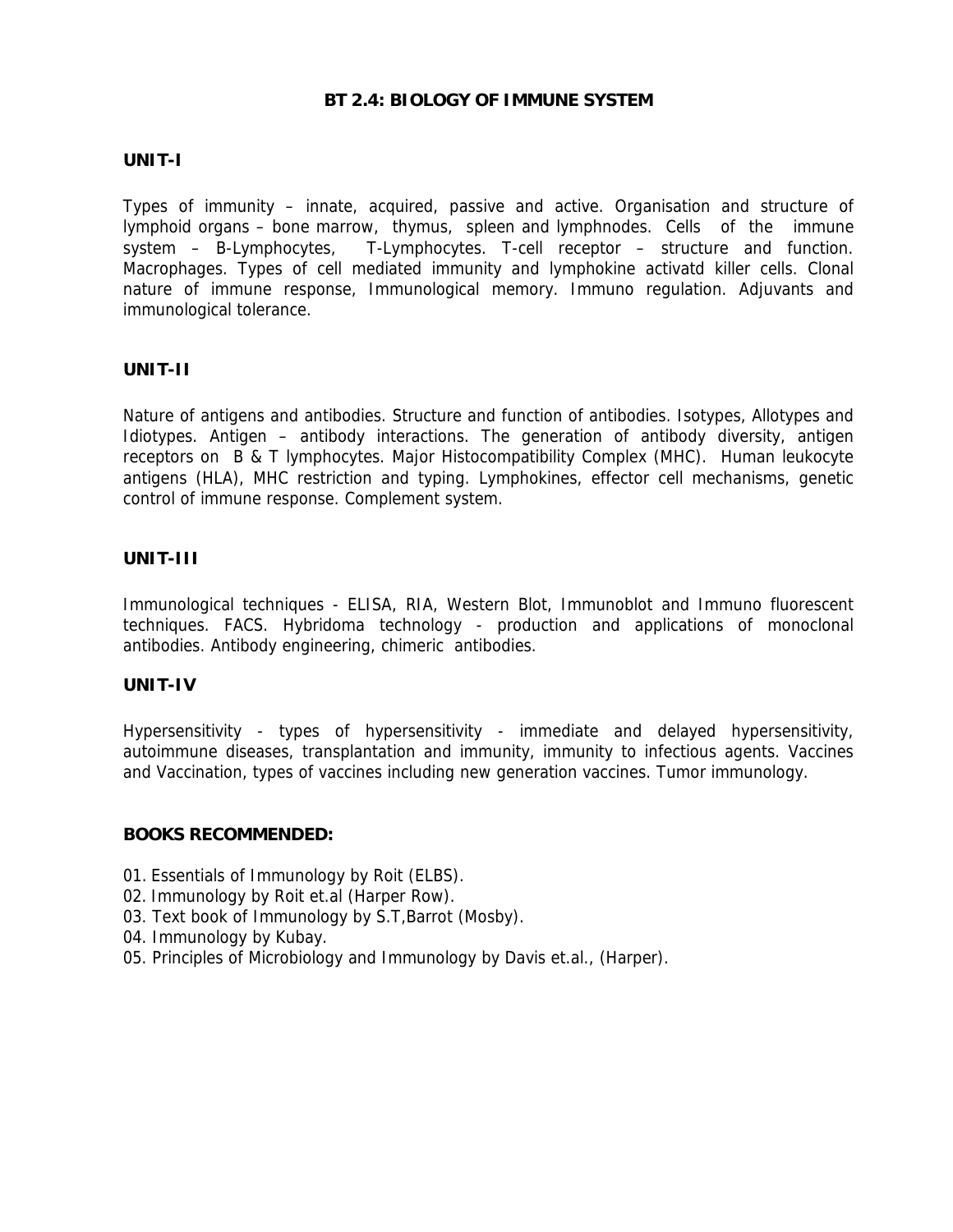# **BT 2.5 LAB III: MOLECULAR BIOLOGY AND GENETIC ENGINEERING**

- 01. Isolation of RNA from yeast.
- 02. Estimation of RNA using orcinol reagent and by UV spectrophotometry.
- 03. Isolation of DNA from microbial, plant and animal sources.
- 04. Estimation of DNA using diphenylamine reagent and by UV spectrophotometry.
- 05. Enzyme induction in E.Coli.
- 06. Isolation of plasmid DNA.
- 07. Digestion of plasmid DNA with restriction endonucleases.
- 08. Separation of DNA fragments by Agarose gel electrophoresis.
- 09. Elution of DNA from agarose gels.
- 10. Ligation of DNA fragments.
- 11. Bacterial transformation and identification of transformants.
- 12. Cloning of green fluorescent protein.
- 13. Gene expression in bacteria.
- 14. Amplification of DNA by PCR.
- 15. Southern blotting technique.
- 16. RFLP and RAPD mapping.

- 01. Biotechnology: A laboratory course by Becker J.M.
- 02. Molecular Cloning : A laboratory manual Vols. 1-3, Sambrook, J.
- 03. Lab manual in Biochemistry by J.Jayaraman (Wiley Eastern Limited).
- 04. Biochemistry A lab course by J.M.Becker (Academic Press).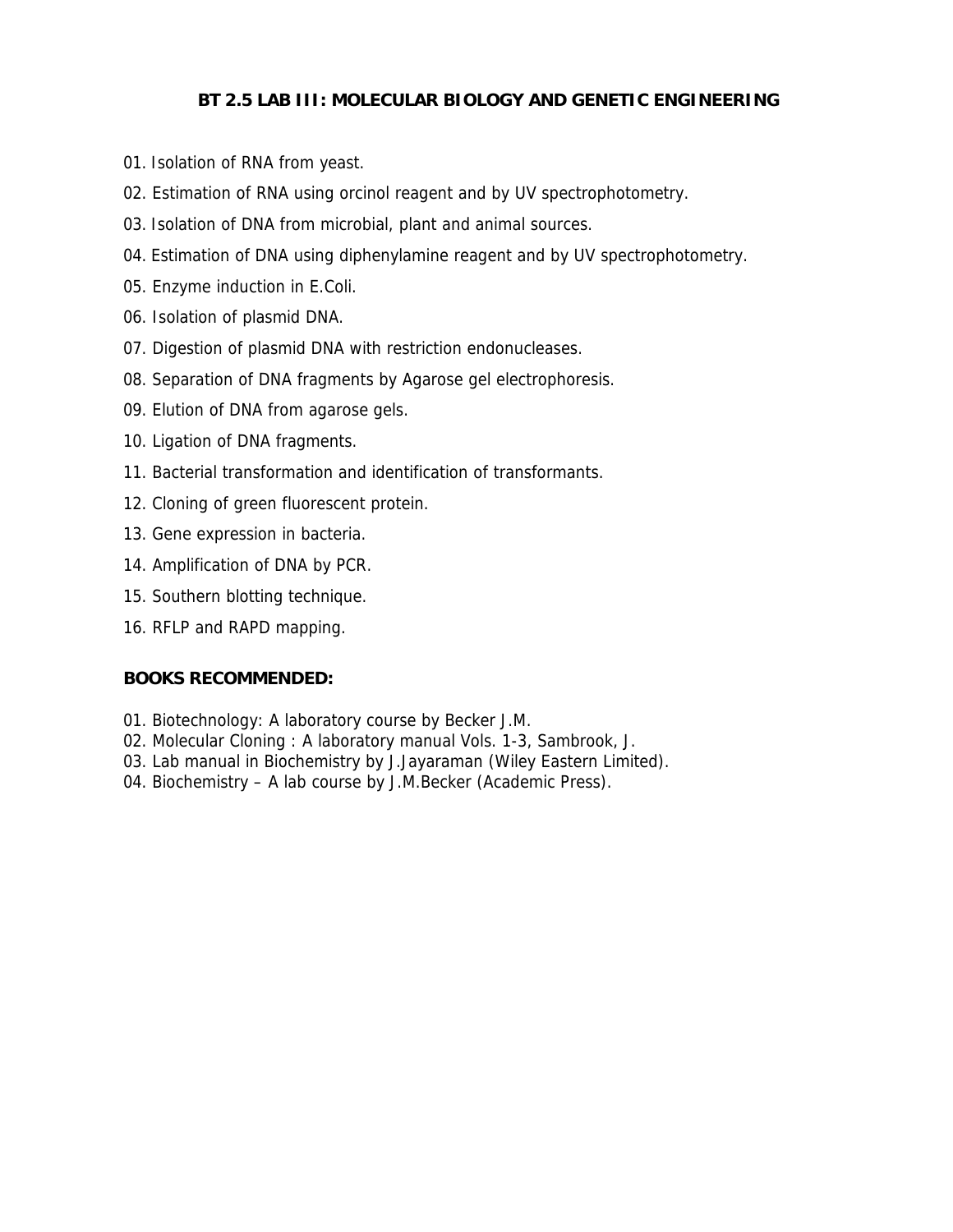## **BT 2.6: LAB : IV- ENZYMOLOGY AND IMMUNOLOGY**

- 01. Assay of amylase from Saliva.
- 02. Assay of trypsin.
- 03. Assay of acid-phosphatase from potato.
- 04. Assay of Lipase from serum.
- 05. Assay of Catalase from liver.
- 06. Time course of enzyme activity
- 07. Effect of pH and determination of optimum pH.
- 08. Effect of temperature on enzyme activity and calculation of energy of activation.
- 09. Effect of substrate concentration on enzyme activity and determination of Km.
- 10. Effect of metal ions on enzyme activity.
- 11. Purification of an enzyme.
- 12. Determination of A, B, O and Rh blood groups in human beings.
- 13. Handling of mice and rats, techniques of immunization and bleeding.
- 14. Dissection and identification of thymus, spleen and lymph nodes.
- 15. Ouchterloney double diffusion.
- 16. Radial immunodiffusion.
- 17. Quantitative precipitin assay.
- 18. Immunoelectrophoresis.
- 19. Latex agglutination test.
- 20. Enzyme Linked Immunosorbent Assay (ELISA).
- 21. Western blotting.
- 22. Diagnostic test for typhoid fever by Widal test.
- 23. VDRL test for syphilis.
- 24. Pregnancy tests.

# **BOOKS RECOMMENDED:**

01.Hawk's physiological chemistry Ed. by Oser (Mc Graw Hill).

02.Biochemical methods By Sadasivam and Manikam (Wiley Eastern limited).

03.An introduction to practical biochemistry by D.T.Plummer (Mc Graw Hill).

04.Laboratory manual in Biochemistry by J.Jayaraman (Wilety Eastern limited).

05.Biochemistry - a laboratory courses by J.M.Beckar (Academic Press).

06.Immunology methods manual - The comprehensive source book by Lefkovits. I.

07.Manual of clinical laboratory immunology by Rose NR.

08.The experimental foundations of modern immunology by Clark W.R.

09.Laboratory Immunology by Bradshaw LJ.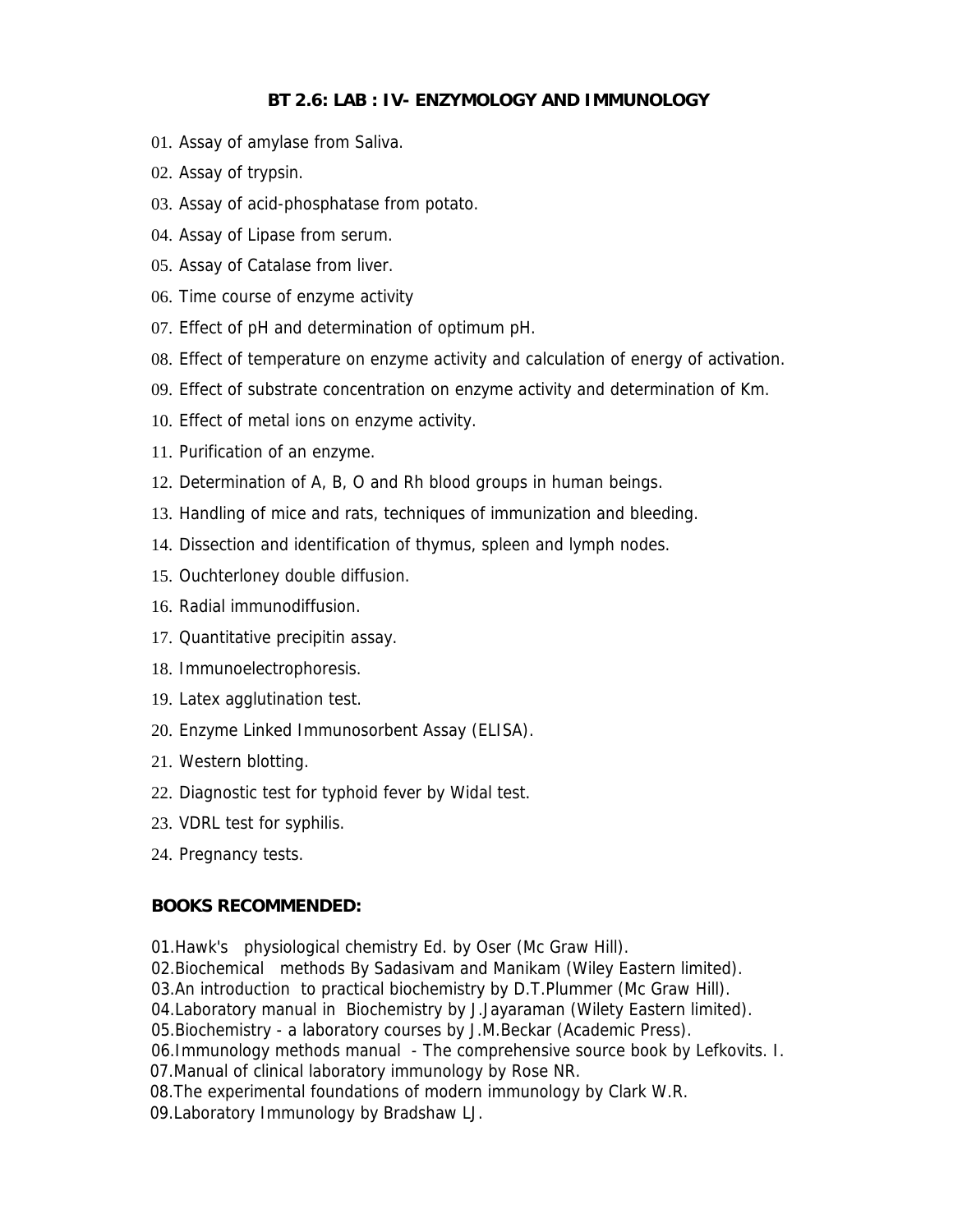## **M.Sc., (Final) BIOTECHNOLOGY**

## **III SEMESTER**

### **BT 3.1 : CELL CULTURE TECHNOLOGY AND TISSUE ENGINEERING**

#### **UNIT-I**

Plant tissue culture technology: culture media – composition and preparation. Factors governing in vitro behaviour, Somatic embryogenesis, organogenesis and plant regeneration. Culture types. Micro propagation, Haploids, somaclonal variations, , metabolite production in cultures. Isolation of protoplasts, protoplast fusion and culture. Somatic hybridization.

### **UNIT-II**

Animal cell and tissue culture. Primary culture, balanced salt solutions and simple growth medium. Serum and protein free defined media. Cell lines, primary and established cell line cultures. Basic techniques of mammalian cell culture in vitro. Tissue and organ culture. Production and use of artificial tissues and organs – Skin, liver and pancreas. Apoptosis mechanism and significance.

### **UNIT-III**

The biology of stem cells – Different types of stem cells – embryonic stem cells, fetal tissue stem cells, adult stem cells; stem cell differentiation, stem cell plasticity – Differentiation versus stem cell renewal. Isolation and propagation of embryonic stem cells; chimeras; generation of knockout mice and knock-in technology.

### **UNIT-IV**

Hematopoietic stem cells and bone marrow transplantation: Cells for hematopoietic reconstitution – Cord blood stem cells; cells for adoptive cellular immunotherapy; bone marrow transplantation - advantages and disadvantages. Allogenic, autologous, syngenic and congenic transplantation. Clinical applications of stem cell therapy; neurodegenerative diseases – Parkinson's disease, Alzheimers, spinal cord injury and other brain syndromes.

- 01. Plant tissue culture theory and practice by Bhojwani S.S.
- 02. Plant cell culture A practical approach by Dixion R.A.
- 03. Culture of Animal cells by R.I.Freshney. Wiley Liss.
- 04. Animal Cell Culture A Practical approach Ed. by John R.W.Masters (IRL Press).
- 05. Animal cell culture techniques, Ed. Martin Clynes, Springer.
- 06. Plant Cell, Tissue and Organ Culture, By Reinert, J. and YPS Bajaj (Springer Verlag).
- 07. Plant tissue and cell culture, by Street, HE (Blackwell).
- 08. Stem cells in regenerative medicine by Audet (Springer).
- 09. Cell and tissue reaction engineering by Eibl (Springer).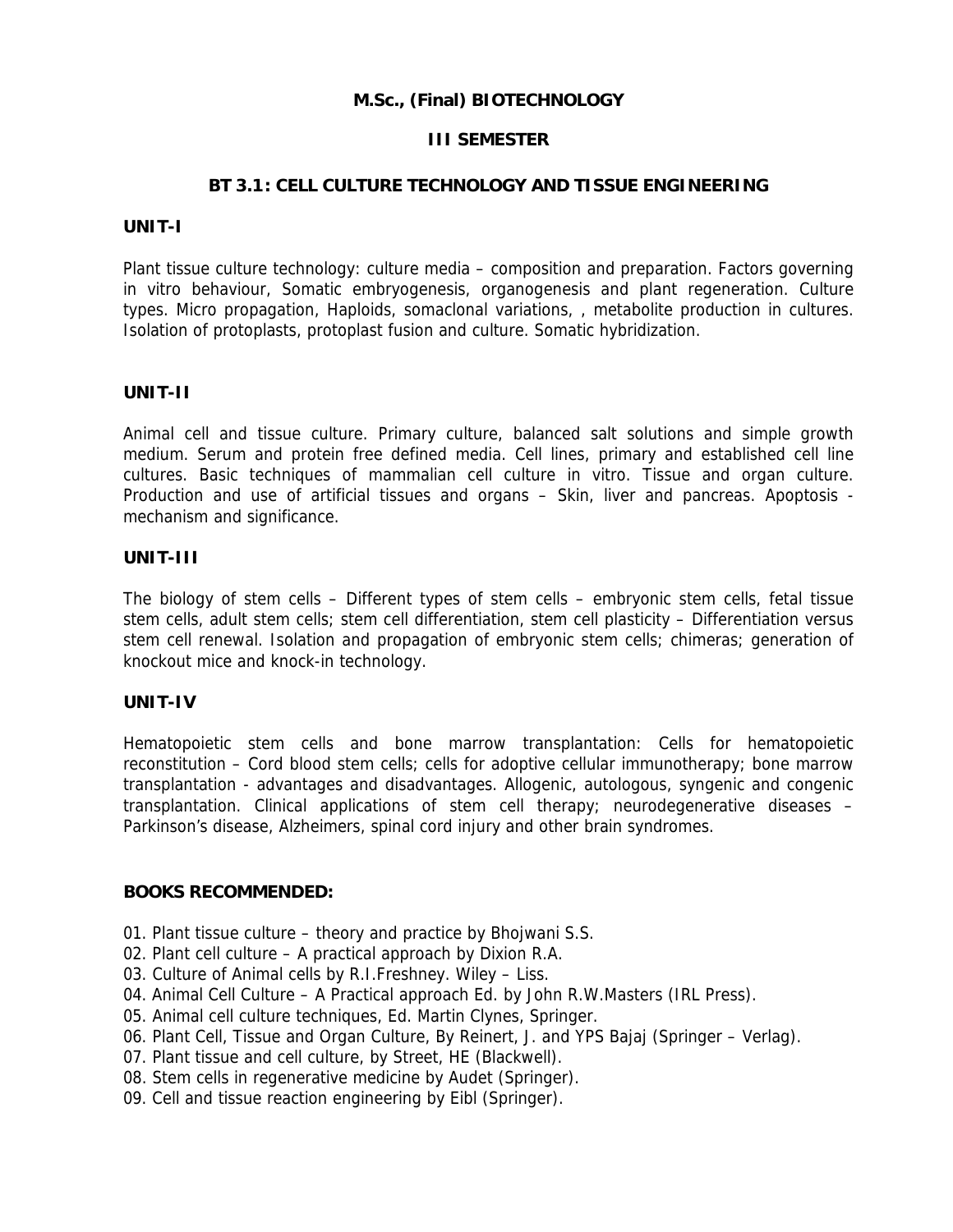## **BT 3.2: PLANT BIOTECHNOLOGY**

## **UNIT-I**

Plant Genetic engineering: Gene cloning techniques, Techniques for gene transfer into plants. Mechanism of gene transfer by  $T_1$  and  $R_1$  plasmids as vectors. Reporter genes, transient gene assays and identification of transgenic plants. Molecular markers and their significance. RFLP, , AFLP and QTL in plants. RAPD for molecular mapping and crop improvement.

### **UNIT-II**

Agricultural Biotechnology: Engineering of herbicide tolerance in plants, production of disease resistant plants by gene transfer; Development of insect resistant plants. Biotechnological strategies for engineering stress tolerance.

### **UNIT-III**

Altering protein and oil quality traits in seeds. Chloroplast transformation – advantages in tobacco and potato, plants for expression of bacterial, viral and eukaryotic genes. Edible vaccines and plantibodies. The genetic manipulation of crop yield by enhancement of photosynthesis.

### **UNIT-IV**

Algal Biotechnology: Laboratory culture of micro algae. Large scale biomass production. Marine micro algae/sea weeds and their products. Edible sea weeds and their cultivation. Biofertilizers – Blue green algal fertilizers – Azolla, Anabaena, symbiotic association. Sea weed fertilizers. Mycorrhizal biofertilizers, bacterial fertilizers. Biopesticides in agricultural production.

- 01. Plant Biotechnology by A. Slater, N.W. Scott and M.R. Fowler (Oxford University press).
- 02. Biotechnology in Agriculture by Swaminathan, M.S (Mc. Milllan India Ltd).
- 03. Biotechnology and its applications to Agriculture, by Copping LG and P.Rodgers (British Crop Projection).
- 04. Plant Biotechnology, by Kung, S.and C.J.Arntzen (Butterworths).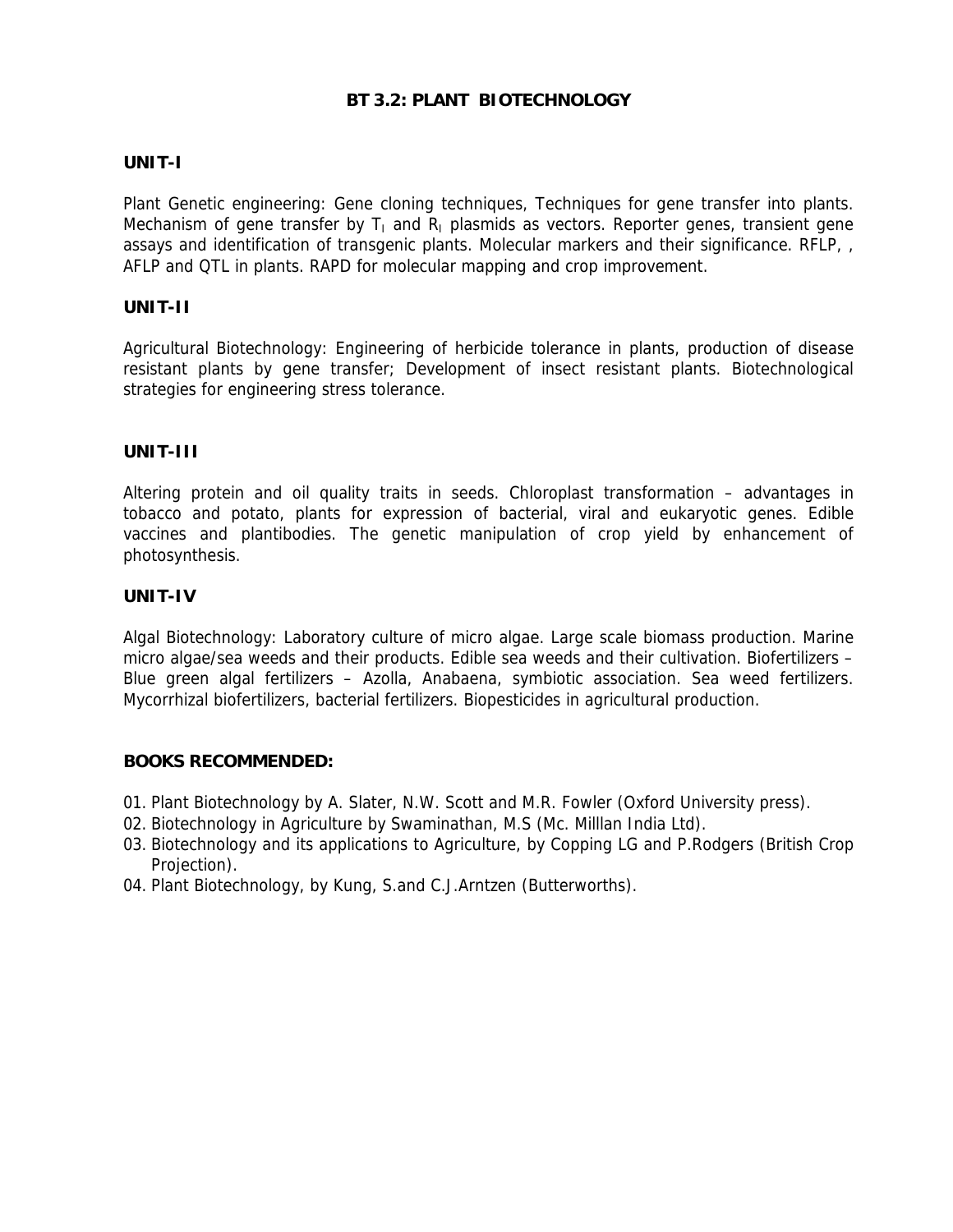## **BT 3.3: ANIMAL BIOTECHNOLOGY**

### **UNIT-II**

Types and causes of male and female infertility, sperm collection, Cryopreservation, artificial insemination, Oocyte recovery, superovulation, oocyte maturation in vitro, In vitro fertilization in humans and cattle. Embryo culture, embryo transfer in farm animals. Immunocontraception hormonal methods. Biotechnological approaches for the management of pests, mosquitoes and nematodes. Live stock improvement

### **UNIT-II**

Production of transgenic animals - mice, sheep and fish. Molecular pharming and animal cloning. Somatic cell nuclear transfer in humans – Legal and ethical aspects. Potential applications of transgenic animals – Animal models for diseases and disorders. Transgenic poultry and transgenic insects as bioreactor.

### **UNIT-III**

The concept of aquatic biotechnology and blue revolution. Economically important aquatic resources from fresh water, brackish water and marine habitats – the finfish, shellfish, lime fish, algae, corals, and holothurians. Bioactive compounds from corals. Fish bioproducts. Pearl culture technology – principles and applications.

### **UNIT-IV**

Aquaculture - Fresh water fish culture practices and types. Freshwater prawn culture. Brackish water fish, shrimp and crab culture practices. Fresh water fish hatchery and seed production. Hypophysation and induced breeding techniques. Eyestalk oblation. Techniques involved in transgenic fish production. Post harvest technology. Diagnosis of shrimp & fish diseases caused by bacterial, fungal and viral pathogens using molecular methods.

### **BOOKS RECOMMENDED:**

01. Elements of Biotechnology by PK Gupta (Rastogi & Co).

- 02. Biotechnology by Kashav. T (Wiley Eastern Ltd).
- 03. Concepts in Biotechnology by Balasubrahmanian et. al., (University press).
- 04.Principles and practices of aquaculture by TVR Pillay.
- 05.Coastal aquaculture by Santhanam.
- 06.Fisheries of India by CBL Srivatsava.
- 07.Molecular Biotechnology by Glick.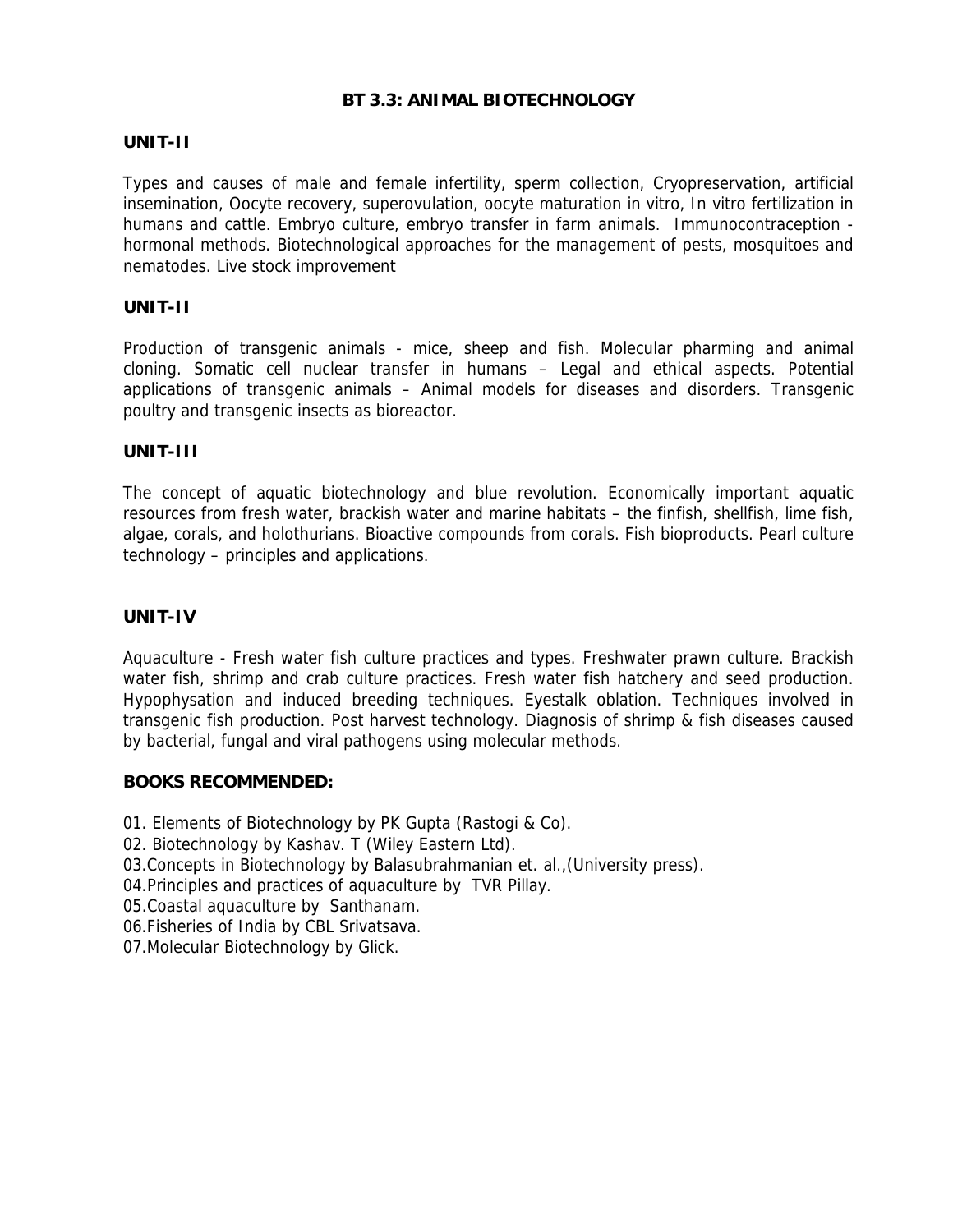# **BT 3.4: MEDICAL AND ENVIRONMENTAL BIOTECHNOLOGY**

## **UNIT-I**

Health care products. Products from recombinant DNA Technology - insulin, growth hormone, factor VIII, tissue plasminogen activator, interferons, lymphokines and Hepatitis-B vaccines.

## **UNIT – II**

Disease diagnosis: DNA probes, Enzyme probes - glucose oxidase, lactate oxidase, monoamine oxidase. PCR amplification and diagnosis - Applications in forensic medicine. Genetic diseases and gene therapy. Current strategies for development of vaccines against HIV, Malaria, Tuberculosis.

### **UNIT – III**

Environmental pollution – types, sources and control. Reduction of environmental impact of industrial effluents, chemical herbicides and fertilizers. Removal of oil spills. Environmental monitoring and biomonitoring. Bioremediation - solid and liquid waste treatment. Biomass and energy production from waste. Bioleaching – Microbial recovery of metals and acid mine drainage. Water pollution and its control. Microbiology of waste water treatment.

## **UNIT-IV**

Environment and energy: Renewable sources of energy – Biogas, waste materials, energy crops, cellulose. Production of energy and fuel using microorganism – Biofuels and Biodiesal. Global environmental problems: Ozone depletion, UV-B, Green house effect. Biodiversity - benefits to mankind - Conservation; Ecology and sustainable development.

- 01. Biotechnology by B.D.Singh (Kalyani).
- 02. Ecology and Environment by PD Sharma.
- 03. Fundamentals of Ecology, by Odum, EP (Mc Graw Hill)
- 04. Environmental Biotechnology by Forster, C.F. and Wase D.A.J. (Ellis Horwood).
- 05. Biotechnological innovations in environmental management by Leach, CK and Van Dam-Mieras, MCE (Butterworth-Herinemann, Oxford (Biotol Series).
- 06. Molecular Biology and Biotechnology by Meyers, RA, A comprehensive Desk reference (VCH Publishers).
- 07. Biotechnology by U. Satyanarayana (Books & Allied (P) Ltd).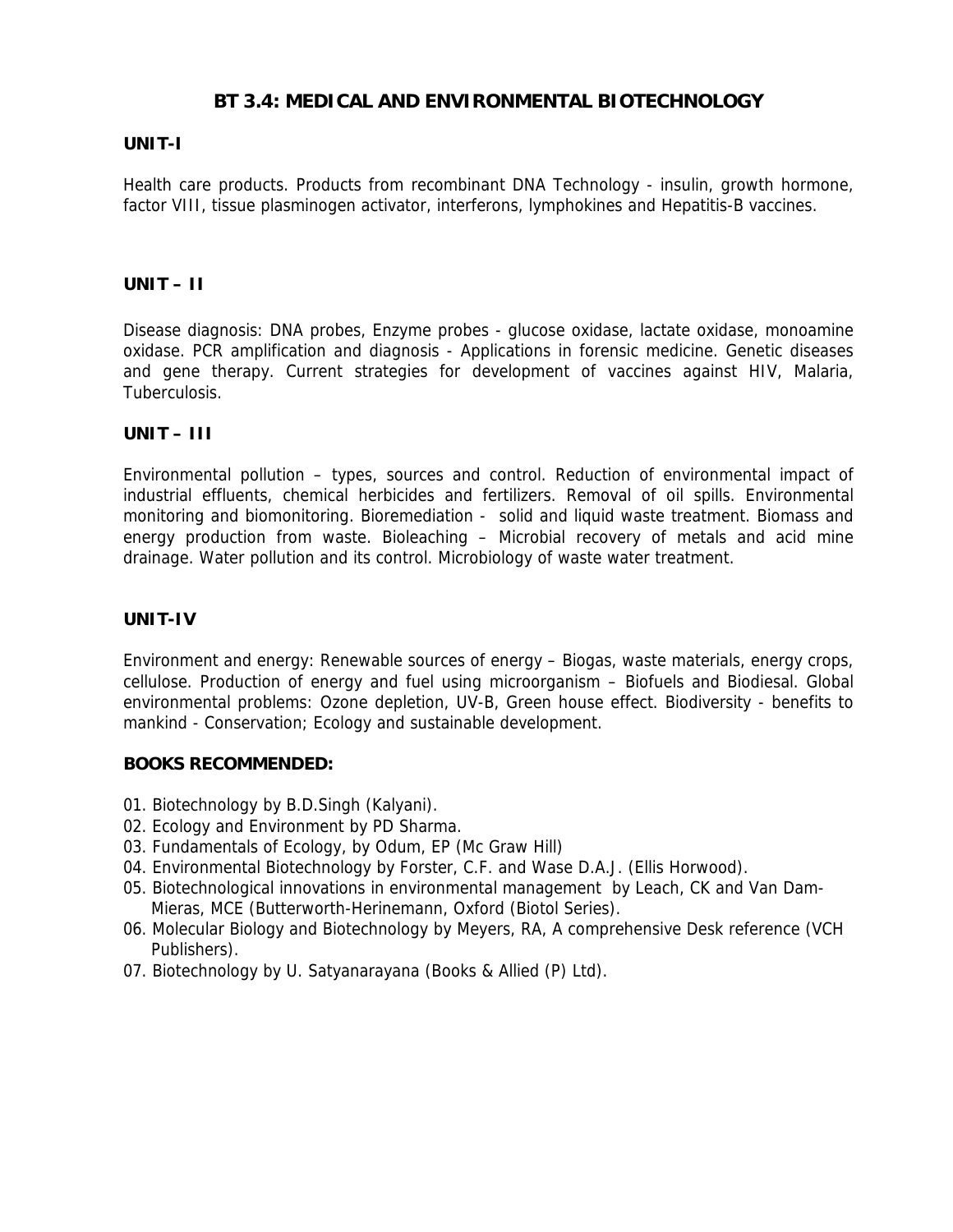## **BT 3.5: LAB - V: PLANT TISSUE CULTURE TECHNIQUES**

- 01. Preparation of media for plant tissue culture (MS and B5).
- 02. Establishment of callus cultures from carrot cambial tissue.
- 03. Establishment of cell cultures and plating.
- 04. Embryo culture of maize/ crotalaria.
- 05. Organogenesis and regeneration of plants from tobacco explants.
- 06. Anther culture and production of haploids.
- 07. Micropropagation using suitable system: Potato/solanum's
- 08. Enzymatic isolation of protoplast and culture.
- 09. Polyethylene glycol (PEG) mediated fusion of protoplasts.
- 10. Agrobacterium culture and transformation.
- 11. Reporter gene assay (GUS).

- 01. Plant cell culture A practical approach by Dixion RA.
- 02. Plant tissue culture theory and practice by Bhojwani, S.S.
- 03. Biotechnology: A laboratory course by Becker, J.M.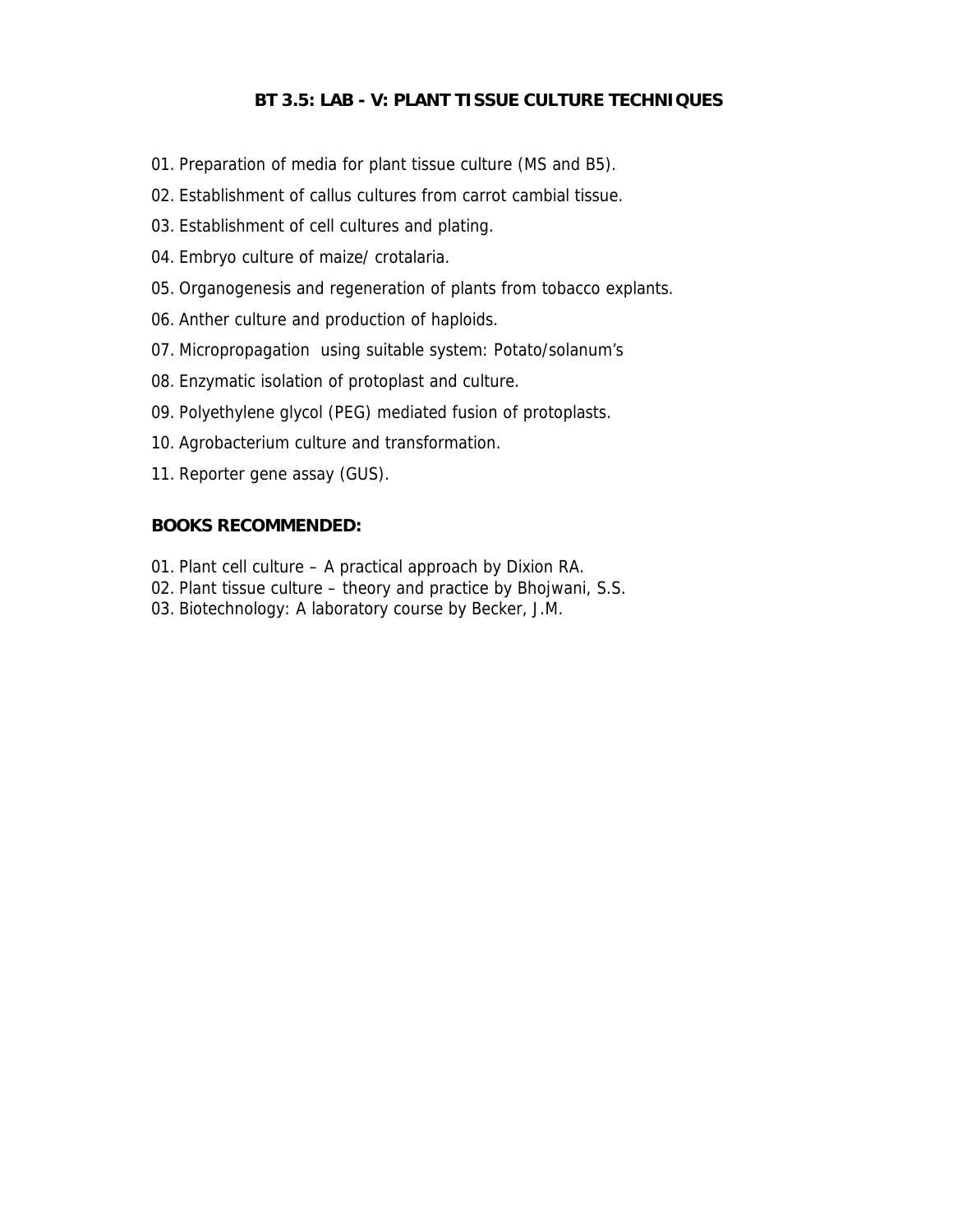## **BT 3.6: LAB-VI: ANIMAL CELL CULTURE AND ENVIRONMENTAL BIOTECHNOLOGY**

- 01. Preparation of animal cell culture media and membrane filtration.
- 02. Preparation of single cell suspension from spleen and thymus.
- 03. MTT assay for cell viability and growth.
- 04. Demonstration of sections of human ovary, testis and aborted human embryos.
- 05. Estimation of dissolved oxygen and salinity in water samples.
- 06. Estimation of Chemical Oxygen Demand (COD).
- 07. Estimation of Biochemical Oxygen Demand (BOD).
- 08. Determination of suspended solids in industrial effluents.
- 09. Removal of color of the industrial effluents by biological methods.
- 10. Reduction of pollution load in effluents by biological methods (laboratory models).

- 01. Animal cell culture A practical approach Ed. By John R.W. Masters (IRL Press).
- 02. Animal cell culture techniques, Ed. Martin clyenes (Springer).
- 03. Comprehensive Biotechnology. Vol. 4. M.Moo-Young (Ed-in-chief), Pergamon Press, Oxford.
- 04. Environmental Chemistry. A.K.De, Wiley Eastern Ltd, New Delhi.
- 05. Introduction to Biodeterioration, D.Allsopp and K.J.Seal, ELBS/Edward Arnold.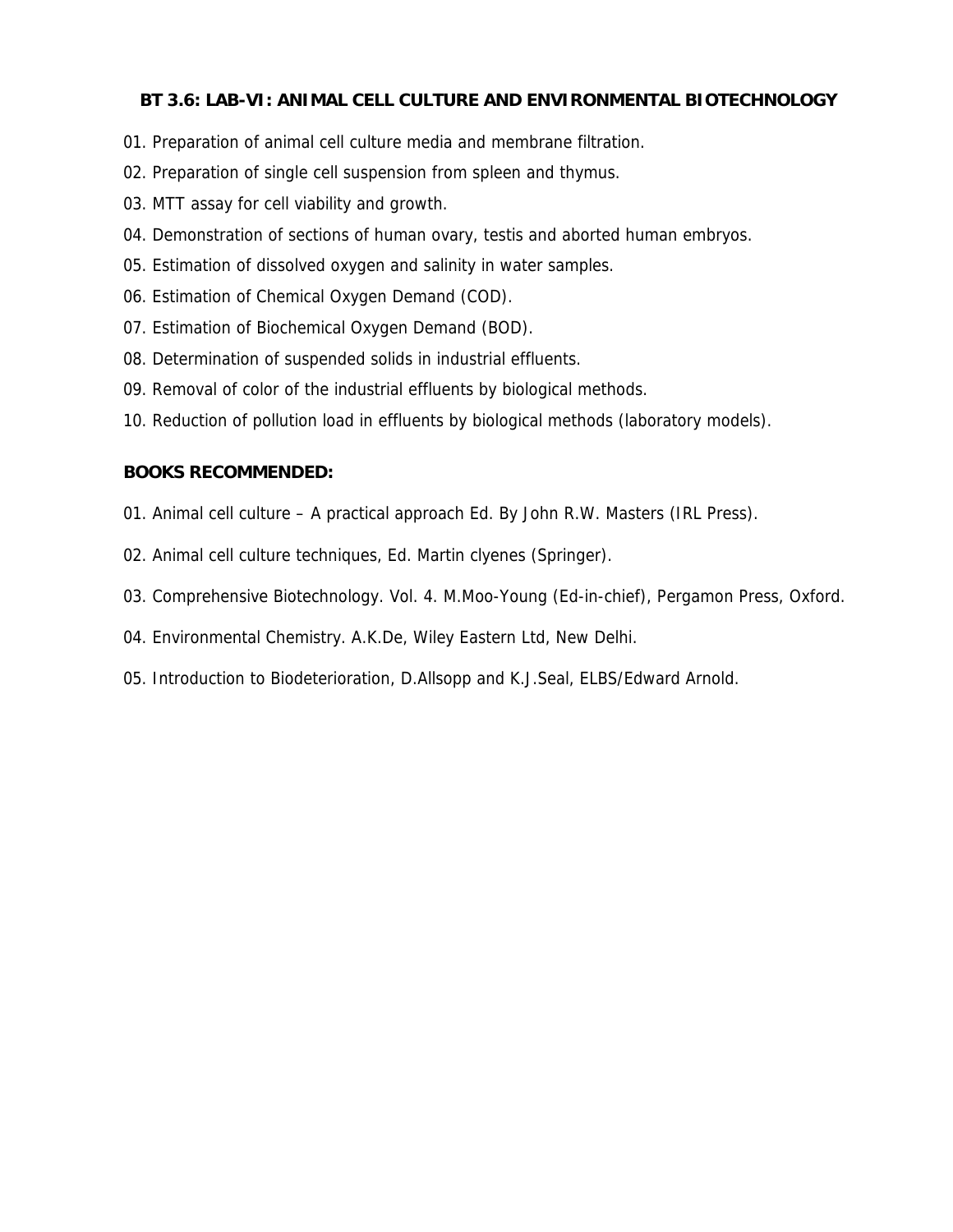## **M.Sc. (Final) BIOTECHNOLOGY**

### **IV SEMESTER**

## **BT 4.1: HETEROLOGOUS EXPRESSION AND DOWN STREAM PROCESSING**

#### **UNIT-I**

**Heterologous Expression**: Expression vectors and hosts Generally Regarded As Safe (GRAS) organisms. Production of active recombinant proteins of mammalian/Eukaryotic origin in prokaryotes. Large scale production of proteins from recombinant microorganisms. Principles of microbial growth – Batch fermentation, feed-batch fermentation – continuous fermentation, high density cell cultures – Bioreactors – Large scale fermentation system – tandem Airlift reactors – Single stirred tank reactors.

### **UNIT-II**

**Down stream processing:** Harvesting microbial cells – Membrane filtration system, high speed semi continuous centrifugation – disrupting microbial cells. Gram scale purification of recombinant proteins – Chromatography systems and analytical methods for large scale purification. Stabilization of the proteins.

#### **UNIT-III**

**Processing technology:** Microbial metabolites - Organic solvents (Alcohol, Acetone, Butanol), Organic acids (Citric acid, lactic acid), Wines and beers, Antibiotics (penicillin, streptomycin, tetracycline, semi synthetic penicillins), Vitamins (Vitamin  $B_{12}$  and Riboflavin), Amino acids (lysine, glutamic acid). Production of single cell proteins.

## **UNIT-IV**

**Enzyme technology:** Sources production, isolation and purification of enzymes for the industrial use. Application of enzymes in pharmaceutical, food processing and other industries. Different techniques of immobilization of enzymes, applications and kinetics of immobilized enzymes. Design and operation of immobilized enzyme systems and bioreactors. Whole cell immobilization. Biosensors - principle and types.

- 01. Biotechnology Volumes 1 to 5 by Rehem.
- 02. Industrial Microbiology by LE Casida Jr.
- 03. Industrial Microbiology by Presscot and Dunn.
- 04. Immobilized enzymes by Messing.
- 05. Biochemical engineering fundamentals by Bailey and Ollis.
- 06. Biotechnology by BD Singh (Kalyani).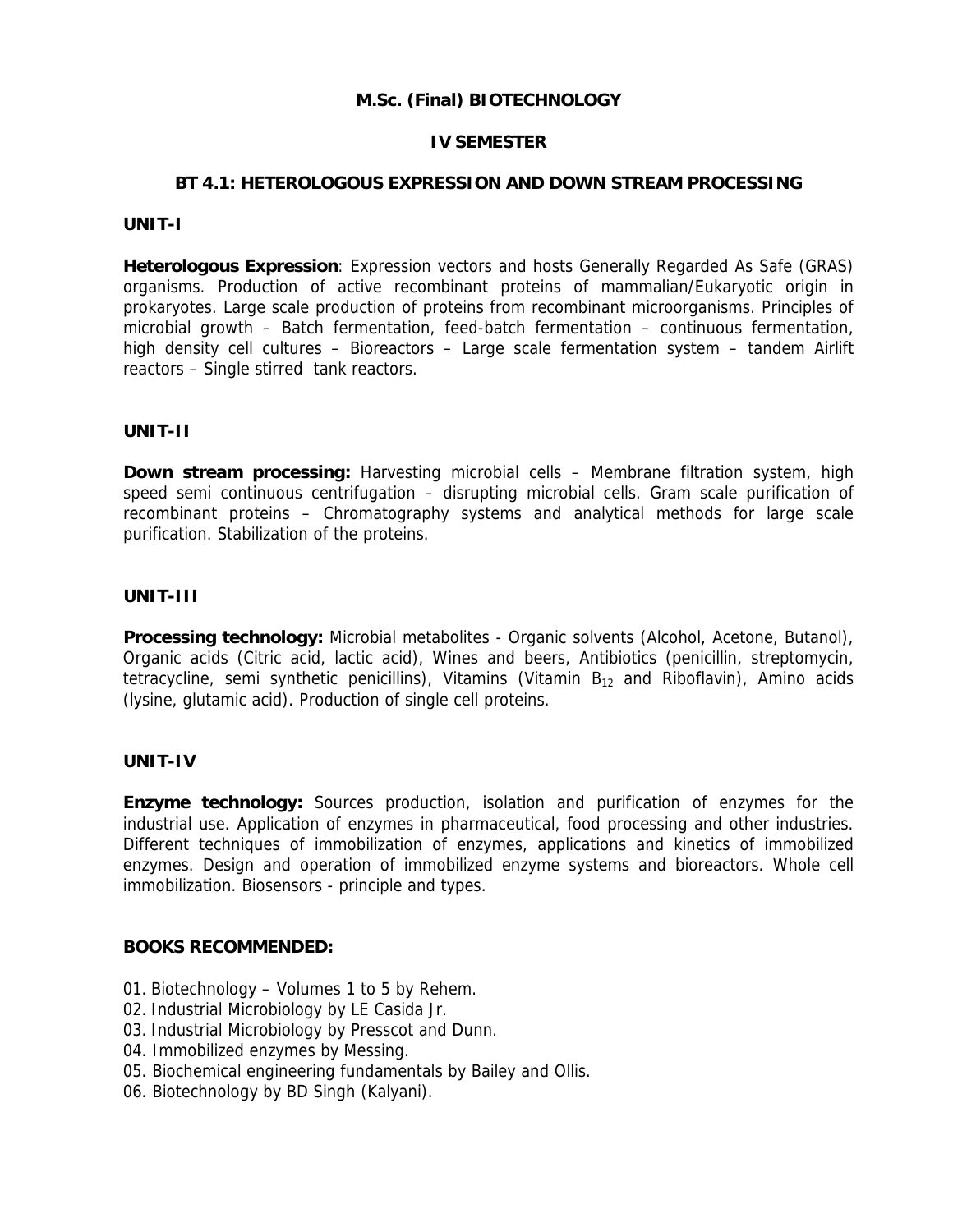## **BT 4.2: BIOINFORMATICS AND BIOSTATISTICS**

### **UNIT-I**

Scope of computers in current biological research. Basic operations, architecture of computer. Introduction of digital computers. Organization, low level and high level languages, binary number system. The soft side of the computer – Different operating systems – Windows, Linux. Introduction of programming in C. Introduction to Internet and its applications.

### **UNIT-II**

Introduction to Bioinformatics – Genomics and Proteomics. Bioinformatics – Online tools and offline tools. Biological databases. Types of data bases – Gen bank, Swiss port, EMBL, NCBL, and PDB. Database searching using BLAST and FASTA.

## **UNIT-III**

Multiple sequence alignment and Dynamic programming. Gene and Genome annotation – Tools used. Physical map of genomes. Molecular phylogeny - Concept methods of tree construction. Protein secondary structure prediction. Protein 3D structure prediction. Protein docking. Introduction to homology modeling, Computer Aided Drug Design (CADD) in Drug discovery.

## **UNIT-IV**

Brief description and tabulation of data and its graphical representation. Measures of central tendency and dispersion - mean, median, mode, range, standard deviation, variance. Simple linear regression and correlation. Types of errors and level of significance. Tests of significance – F & t tests, chi-square tests, ANOVA.

- 01. Bioinformatics D.Mount
- 02. Programming in C by Balaguru Swamy.
- 03. Introduction to Bioinformatics by Arthur M.Lesk, Oxford.
- 04. Biostatistics Daniel. (Wiley).
- 05. Statistics by S.C.Gupta.
- 06. Statistical Methods by G.W.Snedecor & W.G.Cochran.
- 07. Fundamentals of Biostatistics Khan & Khanum.
- 08. Let us C Kanetkar.
- 09. Fundamentals of Biostatistics by U.B.Rastogi (Ame Books Ltd).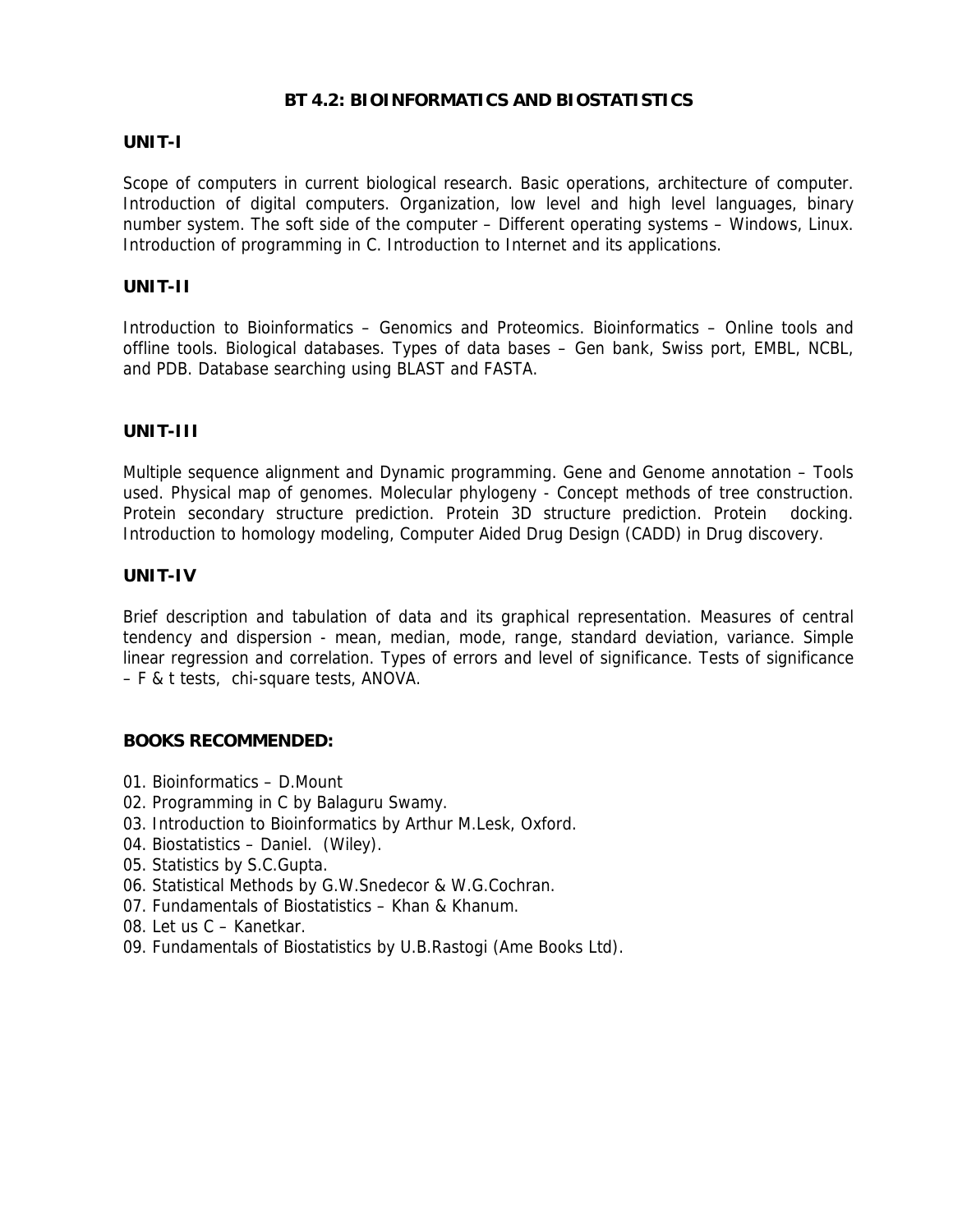# **BT 4.3: LAB:VII : INDUSTRIAL BIOTECHNOLOGY AND BIOINFORMATICS**

- 01. Production of protease/amylase by batch fermentation.
- 02. Immobilization of an enzyme (invertase/lipase/amylase) by gel entrapment.
- 03. Immobilization of whole cells for enzyme/antibiotic production by gel entrapment.
- 04. Screening of soil samples for isolation of bacteria, fungi and actinomycetes.
- 05. Selective isolation of actinomycetes from soil samples.
- 06. Microbiological assay of an antibiotic including the construction of standard curve.
- 07. UV survival curve.
- 08. Production of alcohol by S.cerevisiae and its estimation.
- 09. Production of streptomycin by fermentation.
- 10. Production of citric acid by A.niger.
- 11. Production of red wine from grapes.
- 12. Production of Glutamic acid by M. glutamicus.
- 13. Searching Data from NCBI Database.
- 14. Working on EMBL.
- 15. Searching structural data from PDB.
- 16. Genome Map viewer from NCBI.
- 17. Database search using BLAST.
- 18. Sequence alignments.
- 19. Sequence and structure visualization.

- 01. A manual of Industrial Microbiology and Biotechnology by Demain A.L.
- 02. Immobilization of enzymes and cells: Methods in Biotechnology vol.1 by Bickerstaff G.F.
- 03. Principle of fermentation technology by Stanbury.
- 04. Biotechnology: A laboratory course by Becker J.M.